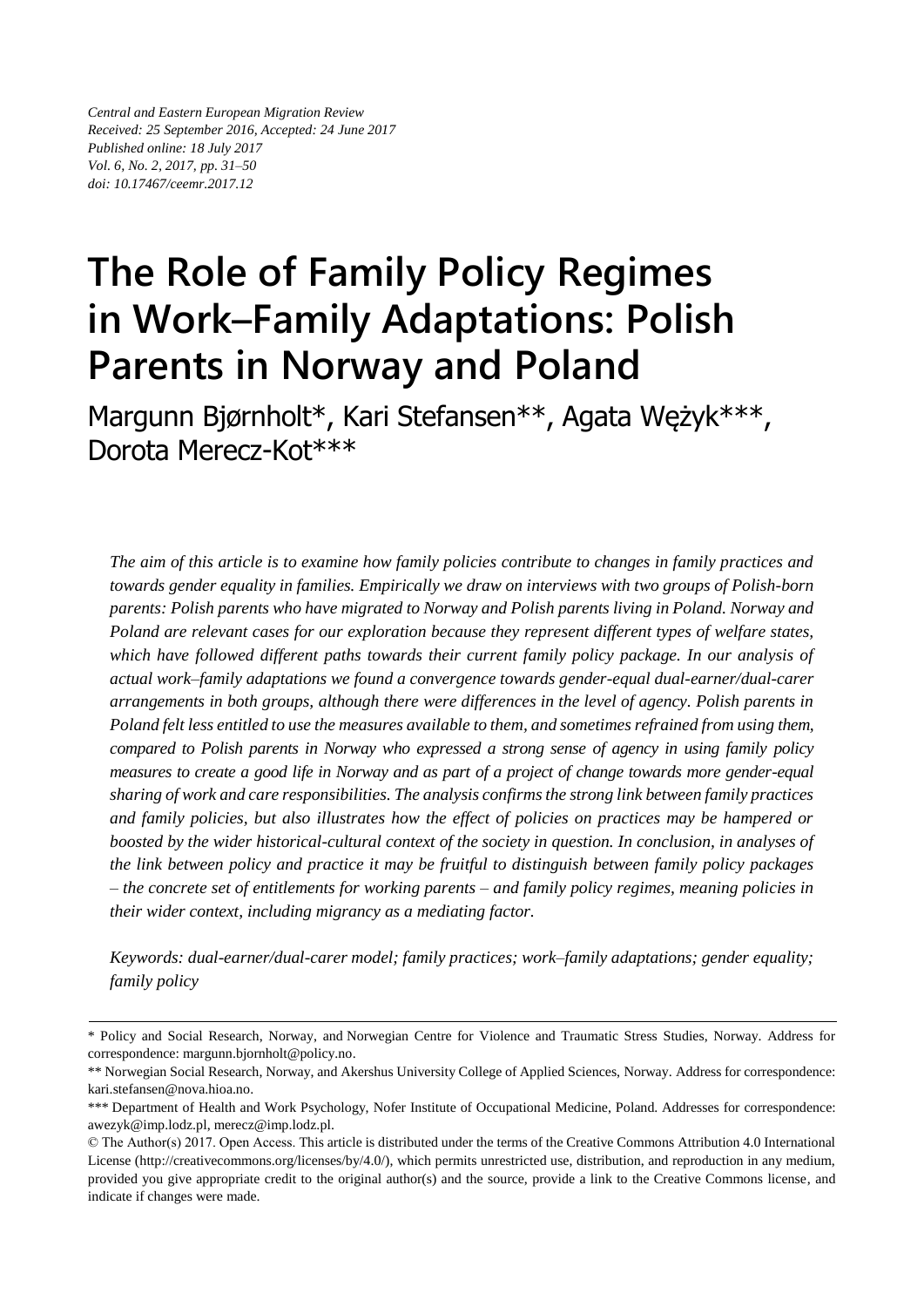## **Introduction**

This article grapples with the intertwinement of family policies, family practices and gender equality – a key issue in sociological family research and for modern welfare states. We explore this issue using qualitative interviews with two groups of Polish-born working parents with young children. At the time of the interview, one group lived in Poland, the other in Norway. Our informants thus share the same cultural background and socialisation in the broad sense, but are living their everyday lives in different cultural and family policy landscapes. Using a comparative lens we study how the two groups of parents make sense of and use the set of welfare state entitlements that are available to them – what we will refer to as *work–family adaptations,*  a concept that is used by family researchers but is not explicitly defined (for example, Halrynjo and Lyng 2009; Bjørnholt 2010). In this article the concept of work–family adaptations refers to both the practical arrangements of paid work and care and the processual character of arriving at particular adaptations between paid work and caring obligations in the family, as well as the emotional work involved in legitimising and contesting particular adaptations. The latter is important in order to understand work–family adaptations as culturally informed processes and not merely reflections of the more or less successful implementation of state policies.

We see Norway and Poland as interesting and contrasting contexts for our exploration because of the different historical routes they have taken towards the present policy package offered to working parents and the different cultural climates in relation to gender equality they represent today. Comparing parents of Polish origin in these two different welfare state contexts may shed light on how families' everyday work–family adaptations relate not only to the concrete and present family policy package, which is the focus of most research on the link between family policies and family practices (e.g. Eydal and Rostgaard 2015), but also to historical paths in policy development and ideas of gender and gender relations in the respective contexts of study. This is what we aim to do in this article.

The article is written as part of a Polish–Norwegian research project<sup>1</sup> that has as its background the recent and large Polish migration to Norway following Poland's accession to the EU in 2004. Within a few years, almost 100 000 Poles migrated to Norway, and in 2017 the registered Polish immigrant population was 97 200 (Statistics Norway 2017b). Migration patterns have shifted during this period, from temporary work migration among men in the early years, to include family migration and settlement in later years (Friberg 2012). This has led to an increased research interest in how Polish families adapt to Norwegian society and its welfare system (Slany and Pustułka 2016; Ślusarczyk and Pustułka 2016; Wærdahl 2016; Bjørnholt, Stefansen, Gashi and Seeberg 2017) as well as studies of the transnational practices of Polish migrants to Norway (Bell and Erdal 2015; Bjørnholt and Stefansen 2017). Research on Polish migration to Norway mirrors and to some extent expands on the research on Polish migration to the UK and the ways in which Polish migrants change and bring about change in the process of coming to terms with their new situation, observing, acquiring and resisting the novelties they meet in the UK, among them new ideals of family life and gender equality in the family (Ryan 2011; Siara 2013; Grabowska, Garapich, Jaźwińska and Radziwinowiczówna 2017). This article contributes to this growing field of research. Its main aim, however, relates to the broader scholarly discussion on how policies affect family practices. It can be read as a call to take a broader view of how policies work than is generally employed in empirical research on parents' uptake of family policy measures and work engagement. It argues that one way forward is to distinguish analytically between the concepts of 'policy packages' and 'policy regimes'.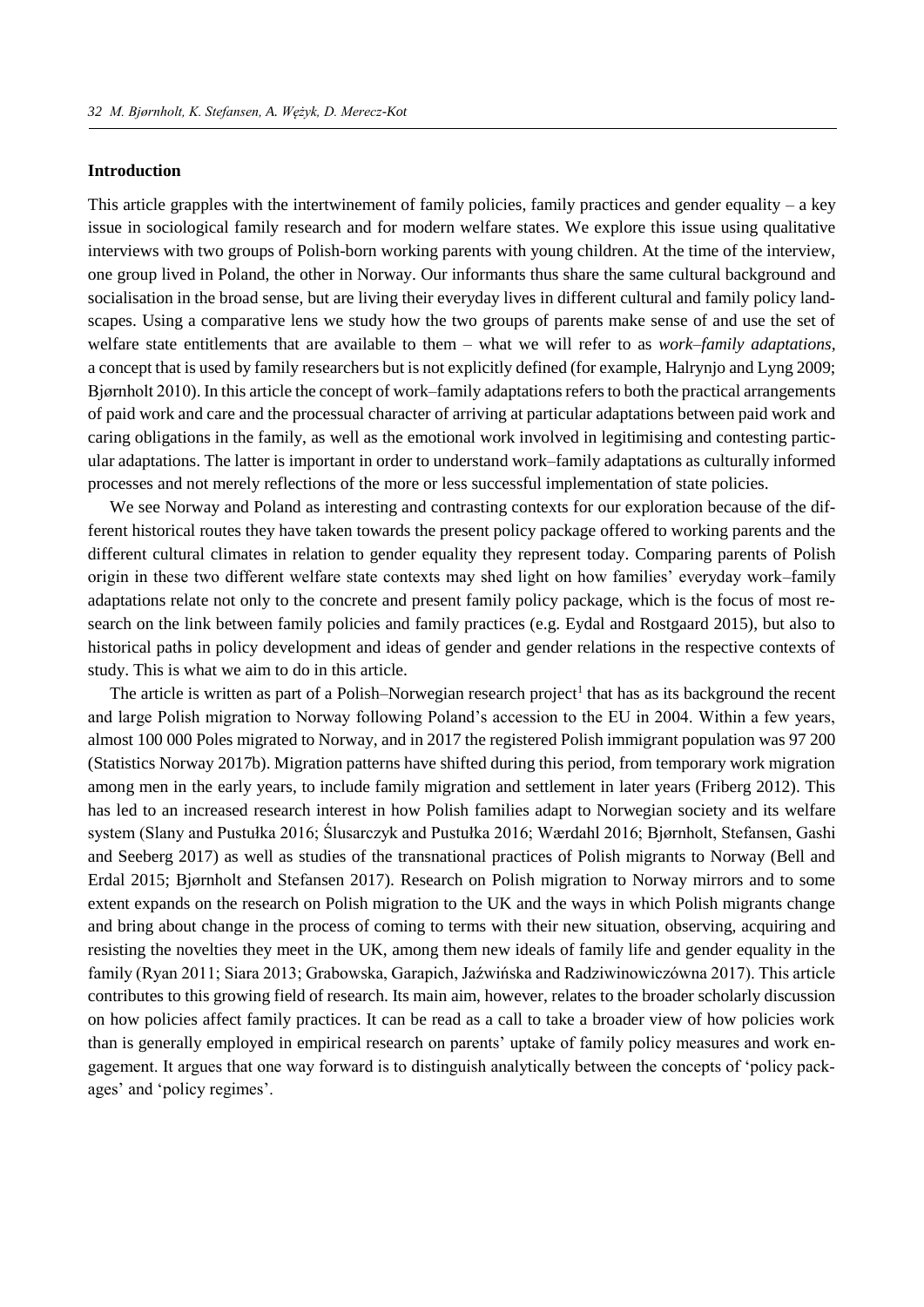# **Key concepts: Policy packages and policy regimes**

The concept of 'policy packages', coined by Bradshaw, Ditch, Holmes and Whiteford (1993) is central to our analysis: family policy packages can be seen as 'structures of opportunities' for (Ellingsæter 2006: 122) and constraints on work–family adaptations. Policy researchers often understand such packages as representing family policy regimes, with specific claims about the roles of mothers and fathers in provision and care, and the proper division of labour between the family, the state and the market (Ellingsæter 2006; Ellingsæter and Leira 2006). Our aim here is to study how Polish parents engage with two different family policy packages. We make a point of differentiating between family policy packages and family policy regimes and suggest that policy regimes should be understood more broadly, as family policies in context, drawing on an understanding of policy regimes 'as a lens for considering the interplay of ideas, interests, and institutional arrangements' (May and Jochim 2013: 427). This opens up a more dynamic understanding of the meaning and effect of concrete policies as situated in their respective wider historical frames and policy development paths.

|                         | Poland                                                                                                                                       |                                                                                                                                                                                              |
|-------------------------|----------------------------------------------------------------------------------------------------------------------------------------------|----------------------------------------------------------------------------------------------------------------------------------------------------------------------------------------------|
| Maternity leave         | 20 weeks, 100 per cent compensation<br>(extra weeks for each child if twins,<br>triplets, etc.)                                              | None                                                                                                                                                                                         |
|                         | Can start until 6 weeks before<br>expected delivery                                                                                          |                                                                                                                                                                                              |
|                         | 6 weeks of additional maternity<br>leave, 100 per cent compensation                                                                          |                                                                                                                                                                                              |
| Paid parental leave     | 26 weeks, 60 per cent compensation<br>(extra weeks for each child if twins,<br>triplets, etc.)<br>Introduced in 2013<br>Can be used flexibly | 49 weeks, 100 per cent compensation<br>(or 59 weeks, 80 per cent)<br>Can be used flexibly<br>Mothers must start 3 weeks before<br>and take the first 6 weeks after birth                     |
| Quotas                  | 14 weeks of maternity leave reserved<br>for the mother<br>Paid paternity leave 2 weeks, must<br>be taken within the first year               | Mothers and fathers each have<br>a non-transferable share of 10 weeks<br>of parental leave                                                                                                   |
| Additonal unpaid leave  | 36 months, 1 month reserved for the<br>other parent                                                                                          | Fathers: 2 weeks at birth unpaid but<br>most get paid by employers<br>12 months unpaid leave per parent                                                                                      |
| Formal childcare        | 0 to 3-year-olds, low but increasing:<br>3.8 per cent in 2012; 4.8 per cent in<br>2013; 5.9 per cent in 2014                                 | Legal right to childcare from 1 year.<br>80 per cent of 1 to 2-year-olds and 97<br>per cent of 3 to 5-year-olds (2014)                                                                       |
|                         | 3 to 5-year-olds: 79 per cent in 2014                                                                                                        |                                                                                                                                                                                              |
| Working parents' rights | 2 days to look after children (fully<br>paid)<br>60 days per year with 80 per cent<br>compensation to look after sick child                  | Leave (fully paid) to attend a sick<br>child: 10 days/year per parent for<br>1 child (20 per family); 15/30 if more<br>than one child) (lone parents 20/30<br>days)<br>Reduced working hours |

#### **Table 1. Core entitlements for working parents**

Sources: Local Data Bank – Central Statistical Office in Poland, Statistics Norway, the Norwegian Labour and Welfare Administration.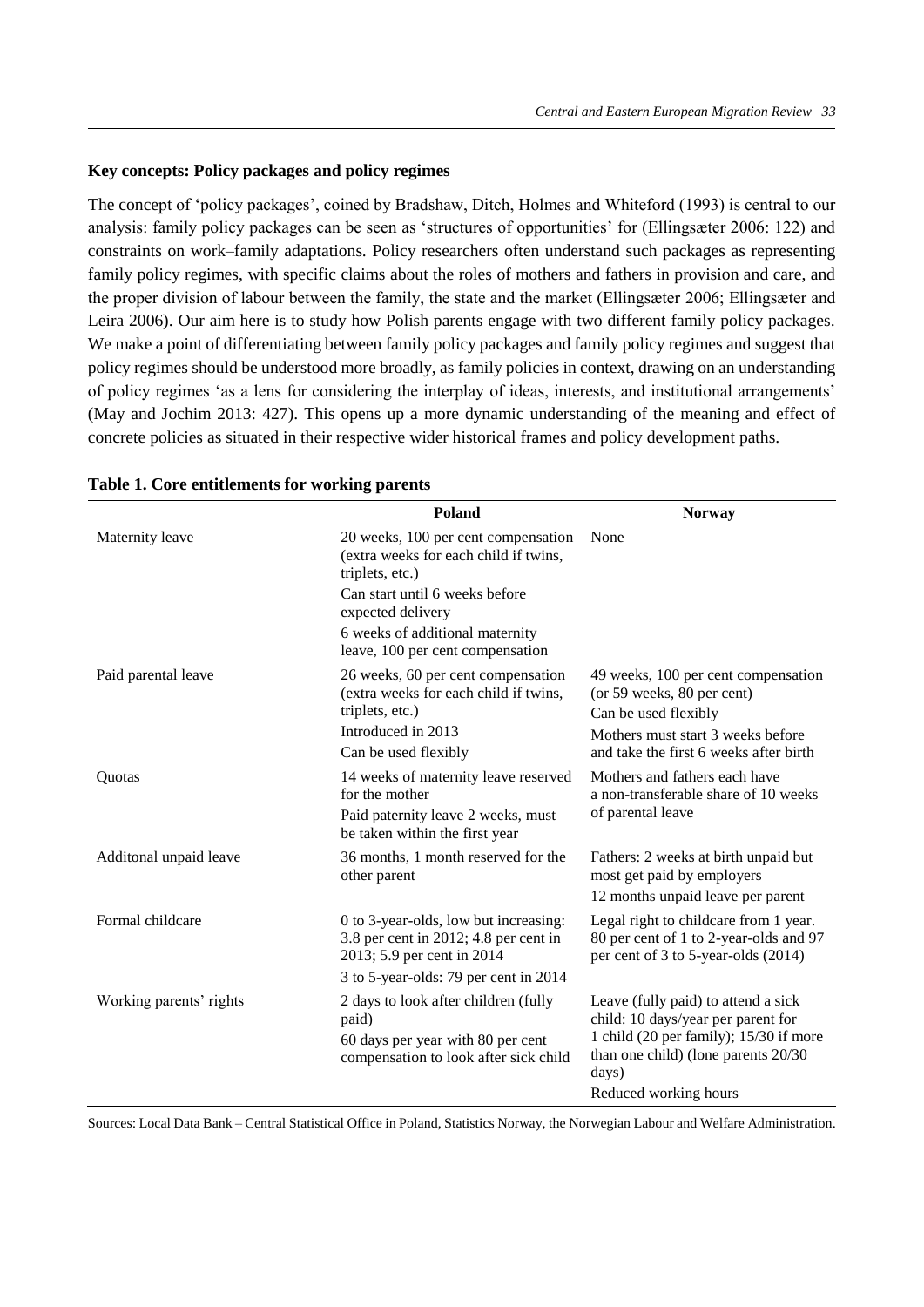Our theoretical point of departure is Messner's (2016) idea of the 'historical gender formation' as a conceptualisation of how gender relations are organised and institutionalised in society at a structural level, at a particular time and place. The concept assumes that having been formed and transformed by past events and struggles, the existing gender formation in a particular society represents new opportunities and constraints for agency and change at the individual as well as the institutional level. In the Nordic countries, as well as in the Western world in general, more than a century of feminist struggles have played an important part in the past transformations of ideas and institutions that have led to, and are now underpinning, the current gender formation.<sup>2</sup> In contrast, in Poland policies have shifted sharply over time, and via top-down, state-driven processes (Heinen and Wator 2006) and, over recent years, there has been a marked cultural backlash regarding women's rights and gender equality (Nowicka 2007). How these different historical paths and developments play into work–family adaptations today is what we explore and discuss in this article. As a background to the empirical analysis of work–family adaptations, the next section gives a brief description of the family policy packages offered to parents in our two contexts of study, Norway and Poland. Details of the different elements are provided in Table 1.

#### **Family policy in Norway and Poland**

Using typologies that are based on arrangements for work and care, Norway today can be categorised as promoting a weak male-breadwinner regime (Lewis 1992) and even a universal carer model, meaning a model that facilitates carer roles for both women and men (Fraser 1994). In terms of family policy, working parents today have access to a series of entitlements that make a complete care chain possible: a fairly long and fully compensated parental leave, which includes a use-or-lose paternal quota, is followed by universally available and affordable childcare facilities for children aged 1–6, allowing mothers of young children and parents in general to retain their labour market participation after the birth of a child.

The current Norwegian family policy package has been characterised as ambivalent (Sainsbury 2001) and hybrid (Ellingsæter 2006) because of the seemingly contradictory support for both women's role in informal care (the long parental leave and a cash-for-care scheme available for parents *not* using formal childcare) and for women's work–life participation (the legal right to formal childcare from year 1 and the use-or-lose fathers' quota of parental leave). Our interpretation, however, is that the package increasingly supports a dual-earner/dual-carer model (Bjørnholt 2012; Bjørnholt and Stefansen, forthcoming). For example, the age until which a cash-for-care benefit for parents not using kindergarten is available has been reduced from three to two.

The family policy package in Poland is both similar to and different from the Norwegian policy package. Szelewa and Polakowski's (2008) typology of welfare state clusters based on gender arrangements and childcare is instructive. They identified four different clusters of welfare states characterised by explicit familialism, implicit familialism, female mobilising and comprehensive support. Szelewa (2012) found that Poland today shares traits with the implicit familialism cluster in that it has a fairly generous parental leave system for when the child is small, consisting of an assemblage of leave entitlements, but it makes no provision for paid childcare, disincentivising women from returning to work after childbirth. The policy package offered to Polish parents could thus be characterised as partial or residual when compared to the complete chain of entitlements offered to working parents in Norway. It could be regarded as ambivalent in that it grants women the right to return to work following parental leave, but does not fully support formal care and, hence, makes it difficult for women to use this right. The policy package has been developed over recent years with a substantial extension of leave for parents; a mother who takes a whole year's leave in one go (26 weeks of fully paid maternity leave followed by 26 weeks' parental leave at 60 per cent compensation) effectively receives 80 per cent of her salary for that year. Paternity leave was introduced in 2010, which may be seen as an incentive for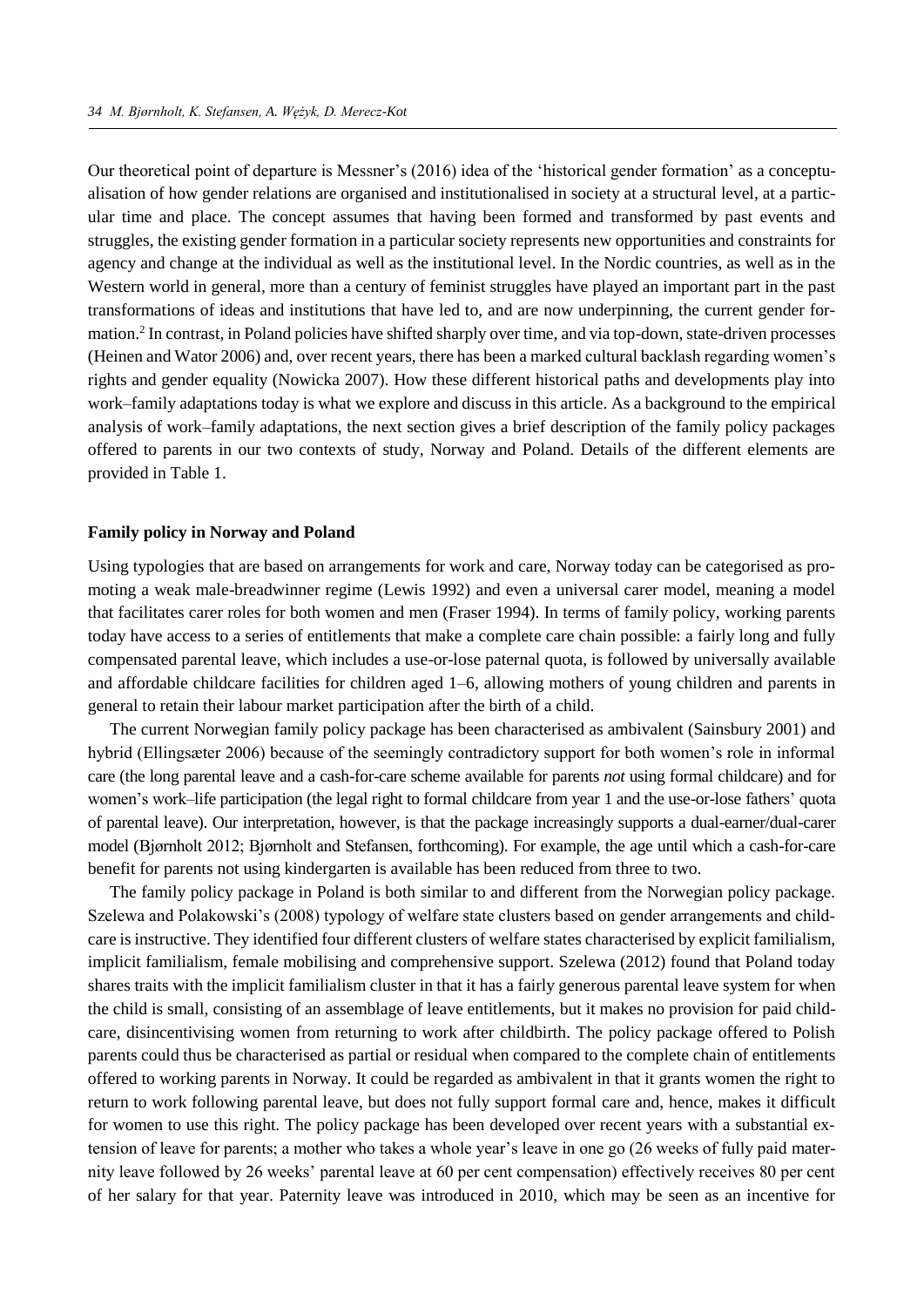fathers to become more directly involved in the care of their children and a symbolic move towards shifting childcare obligations from women to men.

Poland still has the lowest level of formal childcare enrolment in the EU and only a small number of children below the age of three attend formal childcare (EIGE 2015). In comparison, the level of enrolment in formal childcare in Norway is high. In 2015, 82 per cent of 1 to 2-year-olds and 97 per cent of 3 to 5-year-olds were enrolled in formal childcare (Statistics Norway 2017a). However, in recent years the Polish government has taken steps towards improving support for working parents, and a funding programme has been implemented aimed at increasing the number of childcare places, capping the fee for formal childcare, and legalising and formalising the employment of nannies (EU 2016). However, the Polish policy package remains partial and does not fully support a dual-earner/dual-carer model.

#### **Method, empirical data and analysis**

This paper is informed by data from a larger Polish–Norwegian research project on family policy, work–life regulations and work–life balance. As part of the project, qualitative interviews were conducted 2014–2015 with three groups of working parents with children below school age: Norwegian and Polish parents living in Norway and Polish parents living in Poland. In this paper, we draw on the interviews with Polish parents living in Norway and those living in Poland.

In both countries, parents were strategically recruited with the aim of accessing two-income families with different working conditions: parents in academic or other highly skilled work who enjoyed a high degree of independence and flexibility; and parents with lower-skilled jobs and/or less flexible working hours, such as healthcare work and other types of shift-based work. The original plan for the recruitment of Polish parents living in Norway was to use workplaces as sites of recruitment. This proved difficult, and we therefore used a number of access points (networks, workplaces, meeting places for Polish migrants) and snowballing. This sample is therefore more varied than originally planned for, as we detail below. In total, we interviewed 28 parents in Norway, representing 21 families. In Poland, recruitment from workplaces was successful, and the parents in the sample were recruited primarily from research and teaching institutes (academics, high flexibility), and hospitals (nurses, low flexibility). In total, 31 parents representing 30 families were accessed. Table 2 below provides an overview of the sample and type of interview in each country.

|           | <b>Individual</b><br>interviews | Couple<br>interviews     | Group<br>interviews | <b>Number</b><br>of interviews | <b>Number</b><br>of families |
|-----------|---------------------------------|--------------------------|---------------------|--------------------------------|------------------------------|
| In Norway |                                 |                          |                     | 18                             | 21                           |
| In Poland |                                 | $\overline{\phantom{0}}$ |                     | 13                             | 30                           |
| Total     |                                 |                          | $\bar{1}$ ()        | 31                             |                              |

|  |  |  | Table 2. Type of interview, number of interviews and number of families |
|--|--|--|-------------------------------------------------------------------------|
|  |  |  |                                                                         |

The proportion of men and women was similar in both samples: 8 men and 20 women in Norway; 7 men and 24 women in Poland. Both samples were varied in terms of the interviewees' level of education and occupation. The majority of participants in the Norwegian sample of Polish parents had a medium or high level of education, and about a quarter were academics. With one exception all were employed, but their professional success varied. In the Polish sample most of the interviewees had a high level of education, only two had just secondary education. Most of the participants were permanently employed (usually in full-time work), one participant was contracted by a university, and one had a doctoral scholarship. Due to difficulties in accessing Polish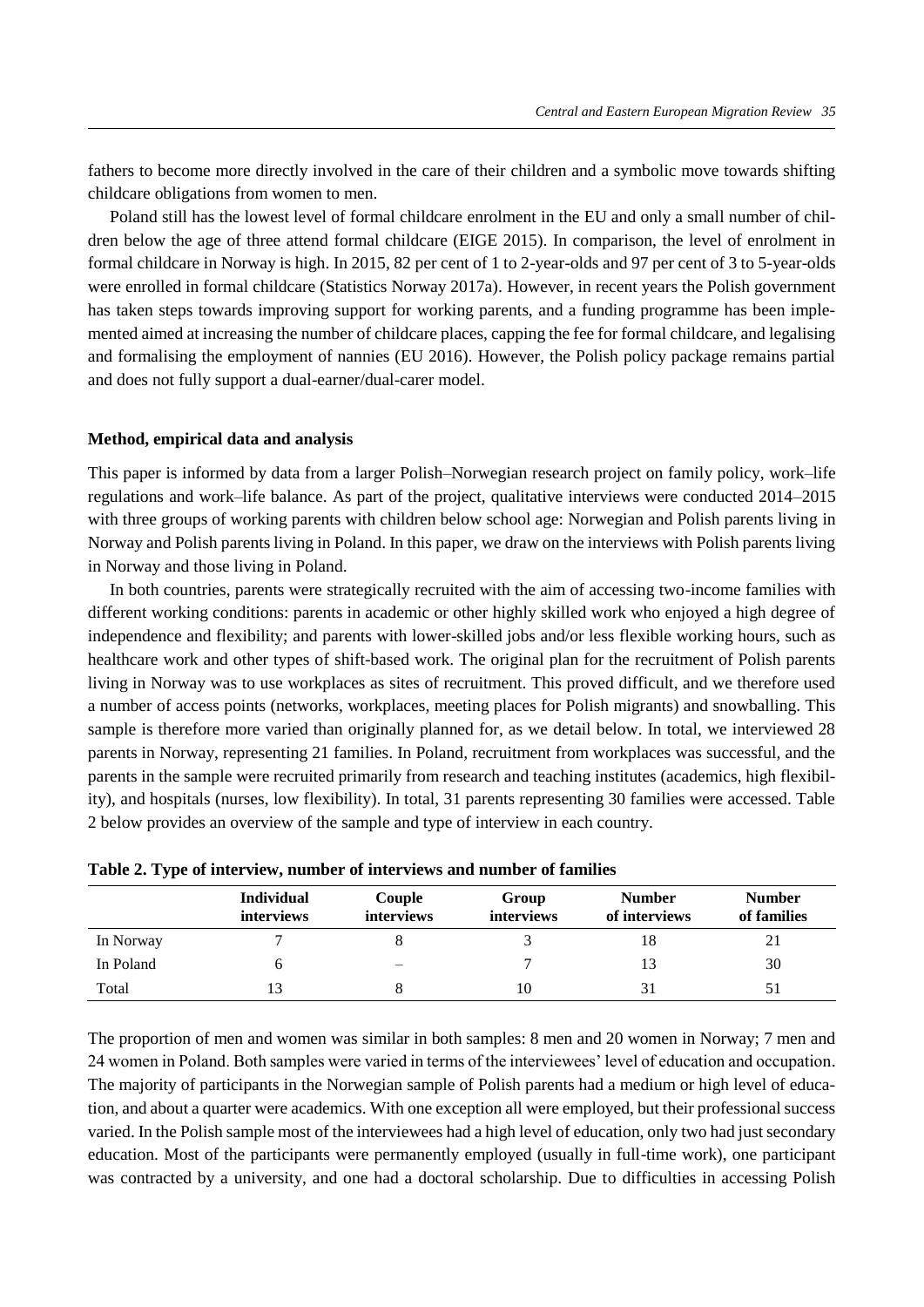parents in Norway the two samples are not perfectly matched. However, both samples represent parents working in regulated sectors who have access to work-related benefits and the protection of laws and regulations on working time, salaries, sick leave and so on. It is for this group of parents that the study can draw conclusions. Hence, it has little to offer to the understanding of how policies and practices related to work, care and gender are linked for, for instance, the precariat.

The interviews in Norway and Poland were conducted using the same interview guide. The interviews were semi-structured and allowed for some flexibility in the wording and ordering of themes and questions. Key themes were: type of work and caring responsibilities; work–family adaptations at the time of the interview and before (including use of family policy entitlements); perceptions of work–life balance; and parenting ideals and practices. The Polish parents in Norway were also asked about their migration process.

In Norway, the interviews were conducted in Polish, English or Norwegian, or in a combination of languages depending on the informants' language skills and preferences. The interviews were conducted either by the two first authors, by one of two Polish-speaking research assistants,<sup>3</sup> or a combination. Conducting interviews in second languages raises issues related to interpretation: it may be more difficult to understand what the informants are trying to convey than with interviews in first languages. The reader should bear this in mind. In Poland, the third and the last author and one of the research assistants conducted the interviews.<sup>4</sup> All interviews in both countries were recorded and transcribed verbatim. The interviews in Norway were transcribed in Norwegian, and the Polish interviews conducted in Poland were transcribed in Polish and later translated into English.

The interviews, especially those in Norway, were varied in terms of length and depth, and not all aspects were covered in all interviews. Nevertheless, we believe that taken together, the subsamples from each country allow for analysis of variation in work–family adaptations and in parents' ideas about mothers' and fathers' responsibilities for the balancing of work and care, and the role of formal care in the families' overall 'care project' (Stefansen and Farstad 2010).

Cross-national and comparative research is challenging at many levels and the same question or the same topic may not have the same meaning in different national contexts. Thus, there are ample opportunities for 'getting lost in translation', an issue that has to be taken into account. In this project, the Norwegian and Polish research teams worked together in different phases with the aim of ensuring a joint understanding of key concepts and to ensure that interpretations of practices and links between policies and practices were grounded in the empirical realities of the informants.

# **Analytical approach**

The analysis developed here draws on the abductive approach suggested by Tavory and Timmermans (2009) and Timmermans and Tavory (2012), which was developed from a critique of grounded theory and grounded-theory method. Thus the analysis proceeded through a circular process of moving between the interview transcripts, suggestions for empirical categories and theoretical interpretation, resulting in what Creswell (2007: 150) calls 'custom-built' analysis, specifically designed for the aim of this article. The first phase of the analysis involved reading and re-reading the interview transcripts with a particular focus on how families adapted to the challenge of combining paid employment with caring for young children. The interviews were read systematically to identify different combinations of the father's and the mother's work-related adaptations. We first identified different work–family adaptations among our informants in Norway and Poland and then compared the two samples, looking for similarities and differences in their reports of their everyday adaptations.

The data analysis proceeded in two steps. The Norwegian and Polish team worked separately during the first step, constructing mini-portraits of approximately 300 words for each family. The portraits contained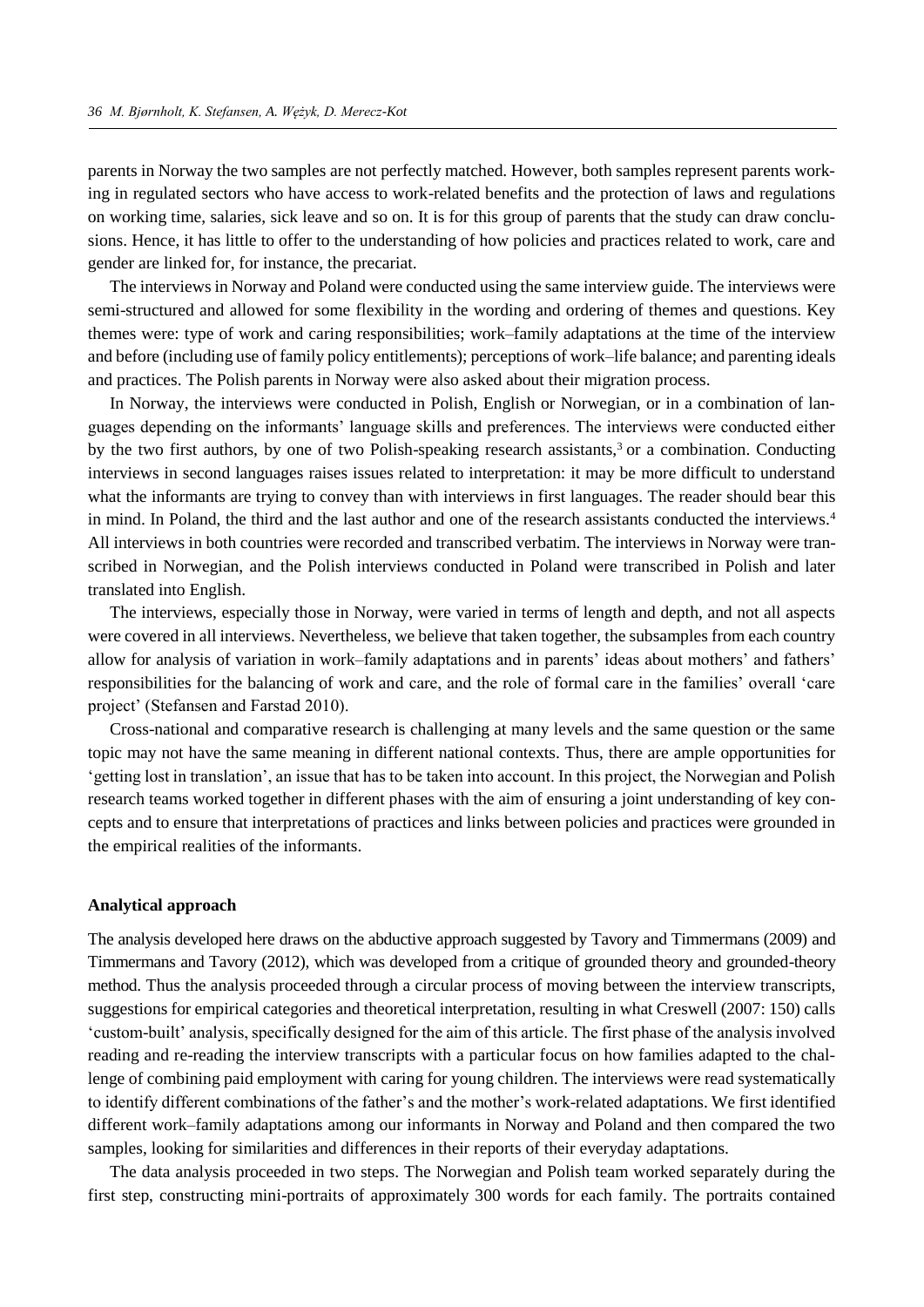information about the work and care situation of the family and the mother's and father's adaptations to combine work and care. These portraits were used to identify the range of work–family adaptations in each subsample and to construct different categories of work–family adaptations. In some cases the Norwegian and the Polish team arrived at diverging categorisations, which may be a reminder of the wider implications in terms of frames of reference and interpretation of the different national contexts (including the national gender formations, of which researchers are also a part). These discrepancies led to stimulating and mutually clarifying exchanges. As the second step of analysis we searched the interviews and the portraits for expressions of cultural meaning – implicit and underlying assumptions that could help place the observed practices in context and relate them to the cultural and institutional support systems in both countries.

## **Work–family adaptations: general patterns**

In the Polish Norwegian sample we identified a reversed-gender model, a gender-symmetrical model, a neo-traditional model (including some who received help from 'flying grandmothers'), a (more marginal) male-breadwinner model, and a single-mother model. These categories were constructed on the basis of how the informants shared the responsibilities of breadwinning and care and, in particular, how they shared the responsibilities of adapting paid work to caring responsibilities. In the Polish Polish sample the same main work–family adaptations emerged, with some slight variations. The main difference from the Norwegian Polish sample was a substantial everyday grandmother involvement.

#### **Polish parents in Norway: rapid change within new and enabling structures**

In their work–family adaptations, the Polish parents living in Norway were, broadly speaking, similar to the majority population in Norway, embracing the dual-earner/dual-carer model, as well as using the entitlements for working parents in Norway, such as parental leave, including paternity leave, and kindergarten. Compared to the ethnic Norwegian sample in Norway (Bjørnholt and Stefansen, forthcoming), the Polish parents engaged with the structures available to them in Norway in a pragmatic and eclectic way, negotiating them with voice and agency. The way the Polish parents in Norway actively embraced the opportunities for working parents in Norway must be understood also in the context of migrancy. As other studies of Polish migration to Norway have found (see for instance Bygnes and Erdal 2016), many of our informants mentioned the short working hours, the positive attitudes of employers in Norway towards working parents, the opportunity to have time with the family, the public support systems for combining work and family, and the gender-equality policies and ideas in Norway that allowed them to lead better and more egalitarian lives than they would have had in Poland.

It is important to note that the patterns described were based on snapshot pictures of work–family adaptations. In some cases particular families' work–family adaptation was difficult to categorise. The interviews revealed that work–family adaptations changed over time and that they were shaped not only by constraints related to work and to family policy entitlements, but also by previous experiences, career moves and other changes in circumstances. They were also the subject of reflection and re-negotiation and were open to possible changes in the future. For the Polish parents in Norway, work/family arrangements were, on one hand, determined by limiting factors, such as lack of language skills and job opportunities, which some saw as discrimination in the labour market. On the other hand, the Polish parents in general saw the Norwegian opportunities to combine paid work and parenting as enabling structures.

To shed light on some of the differences that seem to operate below the surface level of the 'new norm' of work–family adaptations in Norway, below we detail the dynamics of the three most common models of work–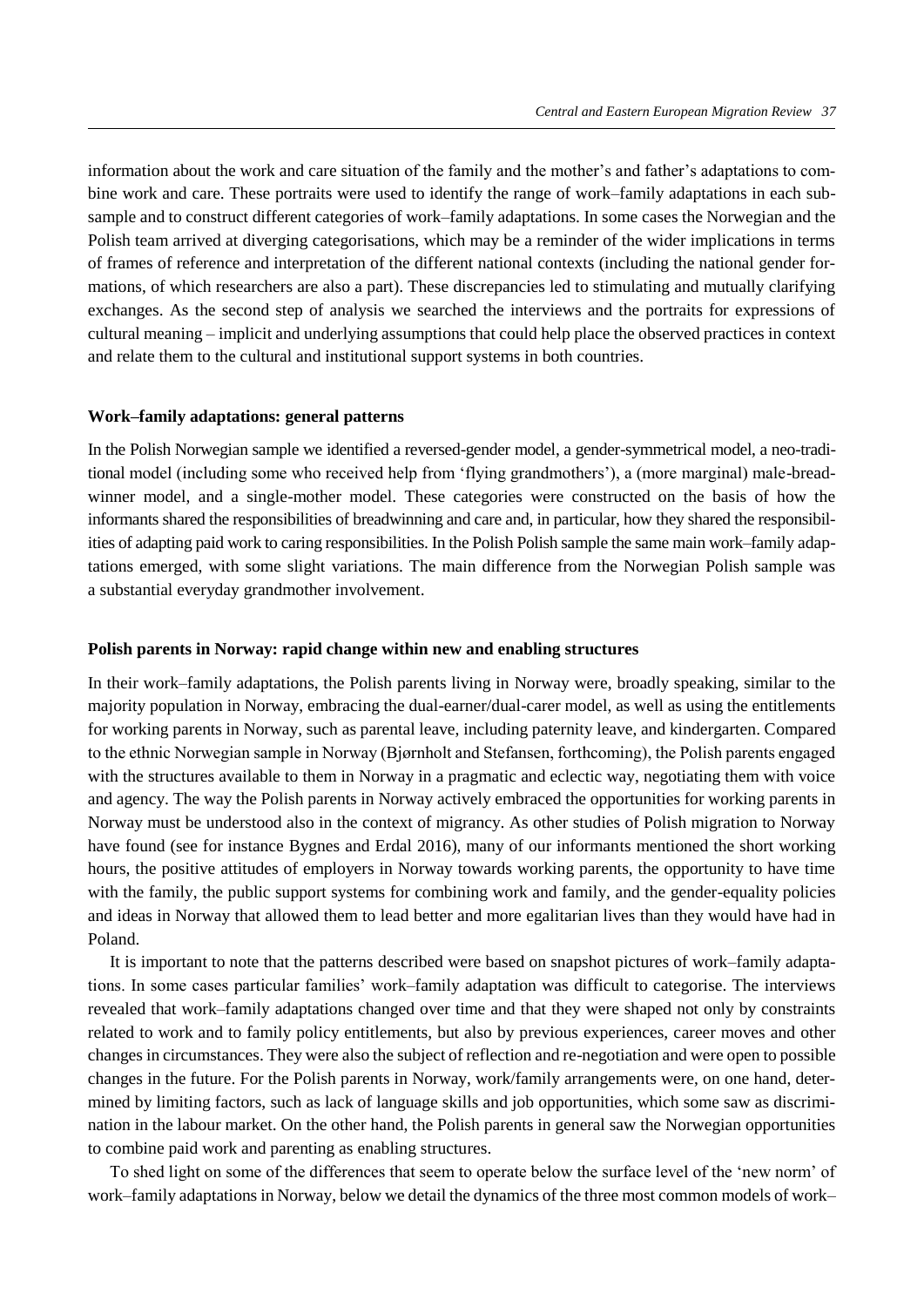–family adaptation among the Polish families in that country. The cases discussed are particularly illustrative of each model.

#### **The gender-symmetrical model**

Two different adaptations are included in the gender-symmetrical model. In the first adaptation both partners make changes. After the parental leave period both partners worked full time and used flexi-time options to rearrange their hours of work, organising schedules around the children's needs, day-care opening hours and their respective work obligations. In the other adaptation, both partners work full time and the interviews did not reveal any particular adjustments. This could, however, be a reflection of the lack of detail in some of the interviews.

Augustyn and Beata are an example of a dual-earner couple, both of whom worked full time without any particular changes to their working arrangements. Both had higher education and they had been in Norway for a decade. They had just had their third child and were about to return to Poland. Returning to Poland had been their plan from the outset but they had remained in Norway much longer than they had intended. When they arrived in Norway Beata found relevant work very quickly, whereas Augustyn worked as a cleaner for two years while he learnt the language before acquiring a new job that better corresponded to his education. They have both been in full-time work and have been professionally successful. Beata took most of the parental leave and Augustyn took the paternity leave allowance. Both children started kindergarten at 11 months and both parents commuted long distances to work and kindergarten. In retrospect, Beata felt her parental leave was too short, and she plans to stay home for longer, on unpaid leave, to look after all the children when they return to Poland. The family recently moved to the city to foster her career and earning potential, and Augustyn established a consultancy, mainly serving the Polish diaspora in Norway. He will continue to run this business from Poland. Although Beata had been professionally successful in Norway, she planned to make a career change, but it was not quite clear what she would do in the future. They thought that she might work less in the future than she did in Norway because living costs are lower in Poland and they would be relatively well off with his Norwegian earnings. They could also buy a nice flat without borrowing money due to a profitable investment in Norway. Their eldest child would be starting school and this was also a part of their thought process, as they were critical of Norwegian kindergartens and schools – they thought the Polish school system was better. Finally, they looked forward to living closer to friends and family and expected them to help out with the children, thus allowing them to occasionally go to the theatre and to have more time for themselves.

# *Interpretation*

Augustyn and Beata are an example of a successful dual-earner couple in Norway, returning to Poland and shifting from a gender-symmetrical arrangement (within which her career had taken priority at times) to a neo-traditional arrangement, where he works more than her, or even to a temporary male-breadwinner arrangement. They seemed to take the dual-earner/dual-carer model for granted in a matter-of-fact way as a lived reality but, nevertheless, after living as a full dual-earner/dual-carer couple in Norway for several years, they were now opting for a neo-traditional arrangement in Poland. Beata saw this solution as her decision, and as a conscious, pragmatic choice that was available to them because of their favourable financial situation. This couple illustrates the fluidity of work–family arrangements and their complex relation to policy packages and institutional contexts. They also illustrate how migration and return migration may open up new opportunities for post-migration transnational lives and work–family adaptations, combining elements from both, such as well-paid work in Norway with the perceived advantages of living in Poland, which included housing, education system, friends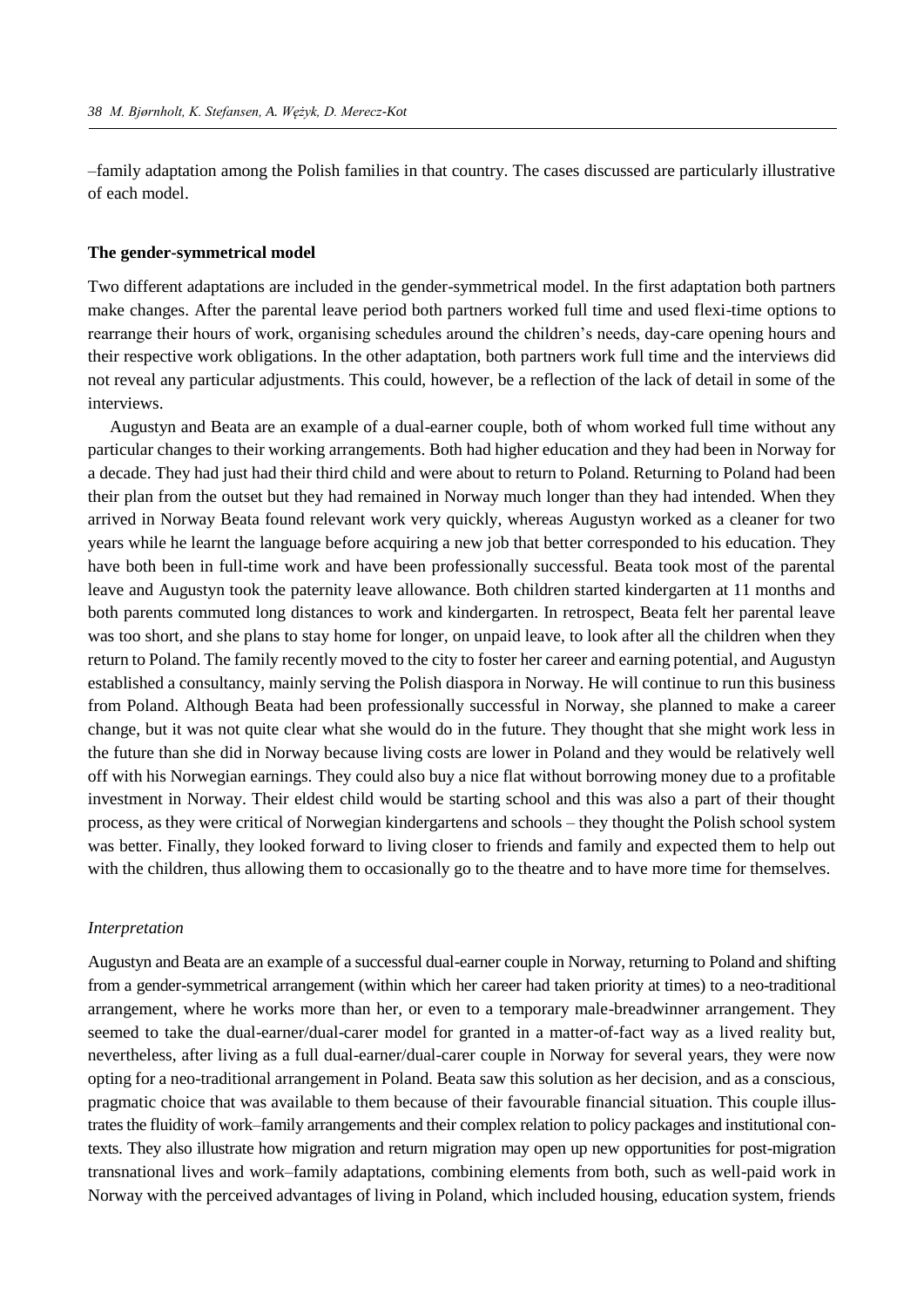and family. Finally, this case illustrates how gender equality in the family may not be understood simply as a once-and-for-all given equivalent to a particular work–family arrangement.

#### **The neo-traditional model**

The neo-traditional category included couples in which the woman worked slightly reduced hours. However, this category also included dual-earner couples who were both fully employed and who shared household tasks, although the woman was mainly responsible for adapting her paid work to care, for example, by redistributing working time. It should be noted that for at least one of the couples the woman's reduction in working hours was not an adaptation to family responsibilities but, rather, the involuntary result of not finding relevant work.

Olek and Tomina are an example of the first variation of the neo-traditional model. At the time of the interview Olek worked full time and Tomina worked slightly reduced hours (80 per cent). They had three children (aged 7, 13 and 18). Olek had come to Norway first to work and Tomina had remained in Poland with the children, taking sole responsibility for them. They were living apart for several years, planning a future in Poland, and, as part of that, Olek had built them a house in Poland. However, they missed each other and wanted to be together as a family, so six years ago they eventually decided to move the whole family. Both are engaged in further education in addition to their paid work. Olek first took a job in a different vocation from the one he was originally trained for. He then underwent training for this job, gaining a Norwegian apprenticeship certificate. After losing his job Olek returned to his original vocation and was about to complete the Norwegian apprenticeship certificate in that vocation as well. Tomina worked as a cleaner while learning Norwegian, but she was now employed as a clerk and was also studying to become a business accountant. The couple came to Norway when their youngest child was almost a year old and they were not eligible for Norwegian parental leave. They received the cash-for-care benefit for 8 months for the youngest child until they found a place in kindergarten when the child was 18 months old. The other two children went to school. Their children were active in sports, and both parents and children have many Norwegian friends. They recently bought a house that they have fully refurbished. This couple has been able to pursue a dual-earner/dual-carer model that includes upwards and sideways mobility. Formal childcare and children's leisure activities were part of their life in Norway and they claimed to share childcare and household chores equally. They were optimistic and satisfied with their life in Norway, including the shorter working hours.

#### *Interpretation*

The authors were struck by the agency with which many of the Polish informants in Norway grasped and made use of the new structures and ideologies that had become available to them as working parents in Norway, employing them to actively shape their lives, including renegotiating gender roles in the family. Compared to the Norwegian parents, the Polish parents seemed to be drawing on a wider repertoire of possible work–family adaptations over time (Bjørnholt and Stefansen, forthcoming).

Olek and Tomina illustrate this agency and fluidity well. Despite a highly gendered arrangement for several years when the children were small, with Olek the main breadwinner in Norway while Tomina combined paid work with looking after the children on her own in Poland, they now had a fairly egalitarian work–family arrangement. They were both employed, they were both engaged in further education, and they shared childcare and household work equally. This example also illustrates the dynamics and plasticity of work–family arrangements over time and space and in response to shifting circumstances.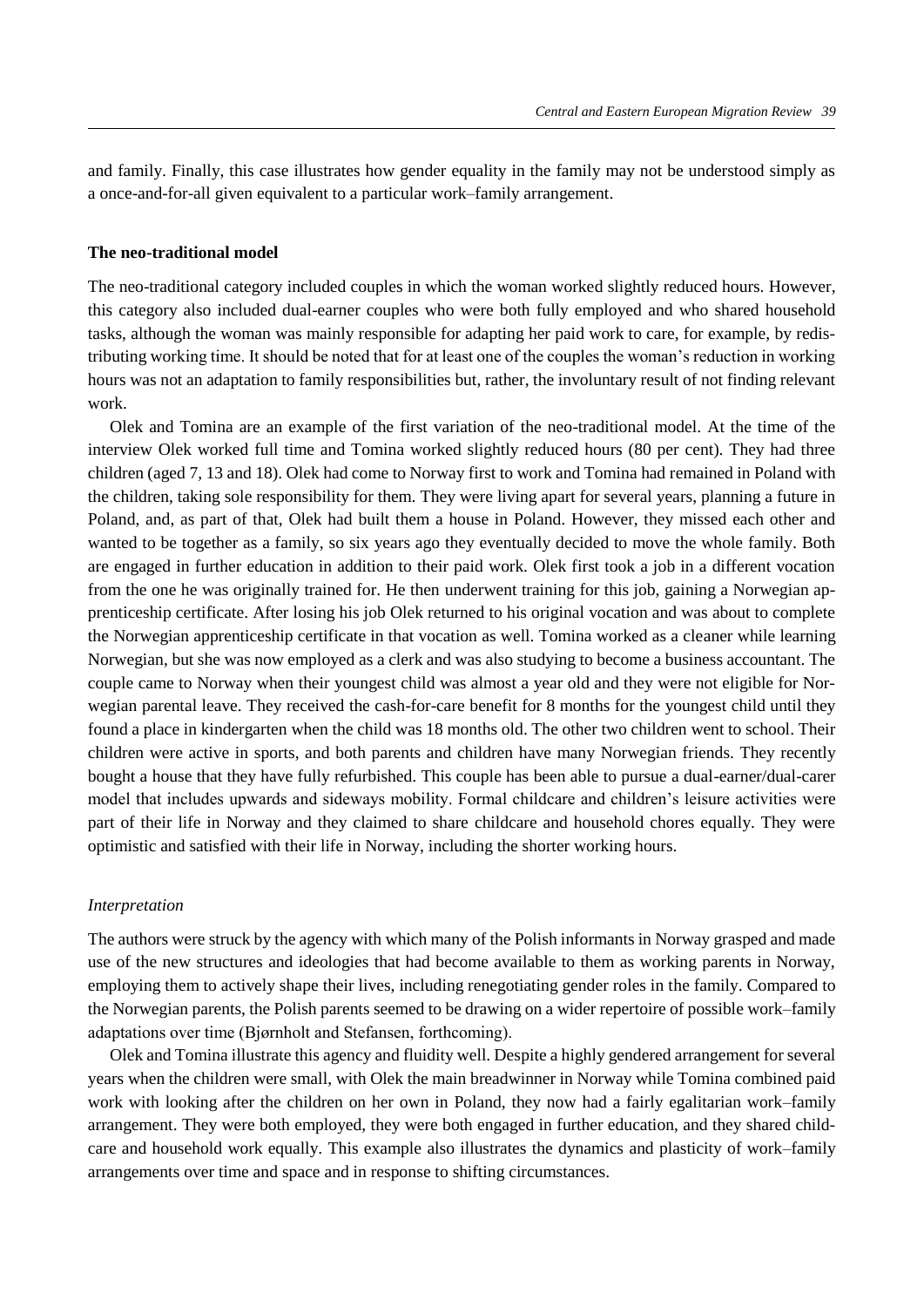## **The reversed-gender model**

The reversed-gender model potentially represents a more radical adaptation, a shift of gender arrangements that goes beyond merely fulfilling the norm of equal sharing. It is useful to look at one example of this model even though only a few of the Polish parents in Norway came into this category.

Miro and Anna both hold master's degrees and came to Norway together three years ago. At the time of interview they had a 4-month-old baby. When they came to Norway they decided that Miro would take paid work and provide for them both, whereas Anna would try to find a job that was relevant to her education and ambitions. Her explanation was that working and providing for the family and earning money was important for him as a Polish man. As a result she was able to take an unpaid internship, which eventually led to employment in her current position. She was now on a career track and he still held an unskilled service job. She noted that colleagues in her workplace who were returning from parental leave had lost focus and forgotten all they knew, and consequently she was afraid of falling behind in her career, so she continued to work during parental leave. They shared the parental leave between them, with Miro taking 60 per cent and Anna 40 per cent, splitting the week between them. He had little experience of running a home and at first he did not do any domestic work, he simply looked after the child. However, Anna became very tired and asked him to do more around the home. He was willing to learn and asked her to teach him how to cook and do other household chores. He was doing more now, but she still claimed to be doing the lion's share of the domestic work. Although she thought he was a good father she also said that the child missed her and would not sleep when she was away.

#### *Interpretation*

Miro and Anna are a couple on the fast track towards changing gender relations, actively using the entitlements for working parents in Norway as well as drawing on the Norwegian gender-equality discourse. The Norwegian parental leave scheme, designed to actively support fathers' caring and the norm of involved fatherhood, as well as the way Anna interpreted her colleagues' experience of the dangers of a long parental leave, had led them to pursue a reversed-gender pattern of shifting parenting and part-time work, within which she worked more and he took a larger share of parental leave. In prioritising her academic career, while Miro took the main responsibility for breadwinning, one could also say that her professional success relied on his male-breadwinner masculinity. However, they are also drawing on Norwegian opportunity structures and gender-equality discourses to actively create a 'modern' egalitarian family. In taking literally and acting on 'office talk' of the dangers of parental leave, we also see that Anna reveals a lack of feeling of entitlement. Such an approach was uncommon among other Polish parents in Norway who fully enjoyed their entitlements without expressing any fear of negative consequences, just like the Norwegian parents (Bjørnholt and Stefansen, forthcoming). Finally, their current work–family adaptation had emotional costs for both her and the child. Some of the most ideologically convinced Norwegian equal sharers adjusted their ideals and practices when they had a second child (Bjørnholt and Stefansen, forthcoming), and we cannot know what kind of work–family arrangement Miro and Anna will choose if they have more children in the future. This particular adaptation illustrates the complex, multi-layered interactions of identities, structures of opportunity and the wider gender-formation interpretation that contribute to the shaping of agency.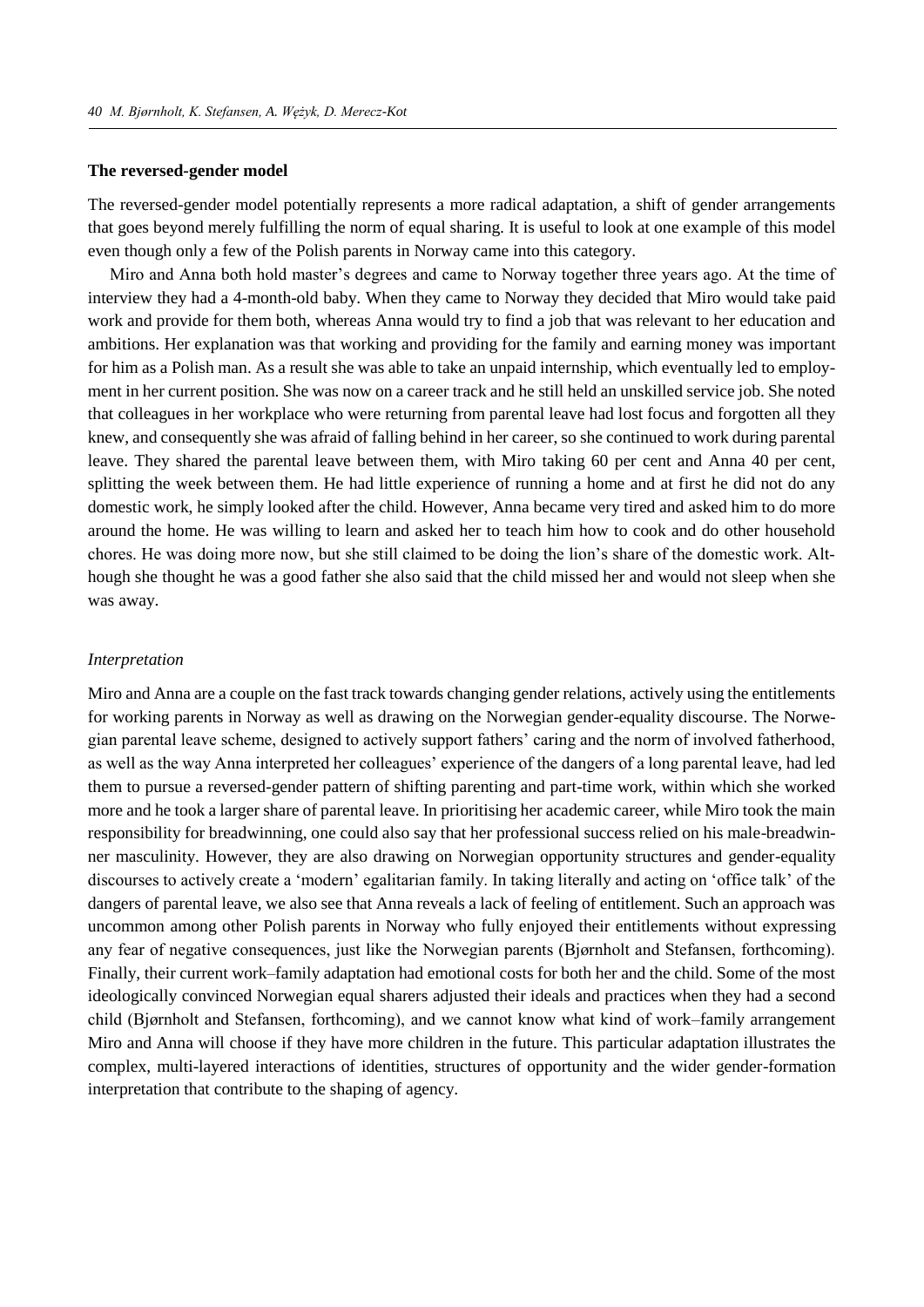## **Parents in Poland: coping, adapting and changing within partial structures**

The parents in Poland also clustered around the dual-earner/dual-carer model and, like the Polish parents in Norway, the majority were categorised as either gender symmetrical or neo-traditional, with fairly equal shares of each arrangement. Among the Polish parents, balancing paid work and care takes the form of everyday coping, relying on individual and private solutions. In the following section we present examples of the two most common models and, for the purposes of comparison, we also illustrate the gender-reversed model as it has emerged in the Polish context.

#### **The gender-symmetrical model + grandmother**

Alan, Agnieszka and their three-and-a-half-year-old daughter exemplify the 'Polish version' of the gender-symmetrical model. Alan had a permanent position as an IT specialist and manager, Alan working, more or less, from 7 a.m. to 3 p.m. each day (8 hours a day). He occasionally went on business trips but rarely worked overtime. Agnieszka had regular working hours from 8 a.m. to 4 p.m. each day. Every 2 to 3 months she went away for a two- or three-day-long course. Being a supervisor and a parent, Alan knew how important it was for managers to set an example to employees and he understood that it was sometimes necessary to leave work early, for example, to go to the doctor. Nevertheless, it was rare to do so officially, although it was accepted to some extent in his company. According to Alan, his company neither made parents' lives more difficult, nor facilitated them to any extent. At the same time, he felt safe in the company where he worked ('it is invaluable for a parent') because he felt that the law was respected there. For example, he could take leave to look after a sick child and his employer would not refuse this. The feeling of safety was also related to being employed in a public institution on a permanent contract, which meant he could not be dismissed without a serious reason. Agnieszka, in contrast, found it difficult to take time off because of her manager's attitude. Alan and Agnieszka shared their household duties quite strictly, such as cleaning and other work at home. In the case of childcare, they shared the chores equally, and normally spent the afternoon together with the child. They received help from their child's grandmother who picked up their daughter from the kindergarten in the afternoon, and occasionally from the grandfather if the grandmother needed to go somewhere.

# *Interpretation*

This case illustrates how this couple – like a large proportion of the other informants in the Polish sample – relied on help from grandmothers on an everyday basis to bridge care gaps. It also elucidates the importance of the wider context, such as job security. The case further illustrates a lack of shared feelings of legal entitlement to benefits for working parents and the importance of local company culture. Alan refers to the fact that using his legal entitlements would not cost him his job because he is in the public sector. Pointing this out indicates that there is no shared feeling of entitlement, despite the existence of legal rights, and the fact that he is grateful that his employer respects the law implies that this is not the norm and that using entitlements in other workplaces might be risky due to company practices and cultures that do not condone their use.

#### **The neo-traditional model**

Peter and Paula exemplify the neo-traditional model. Peter has been working in the science and education sector for 16 years. He worked in two institutions in two different cities about 200 km apart – one full-time and one part-time (50 per cent) position. He worked in more than one place because he was committed to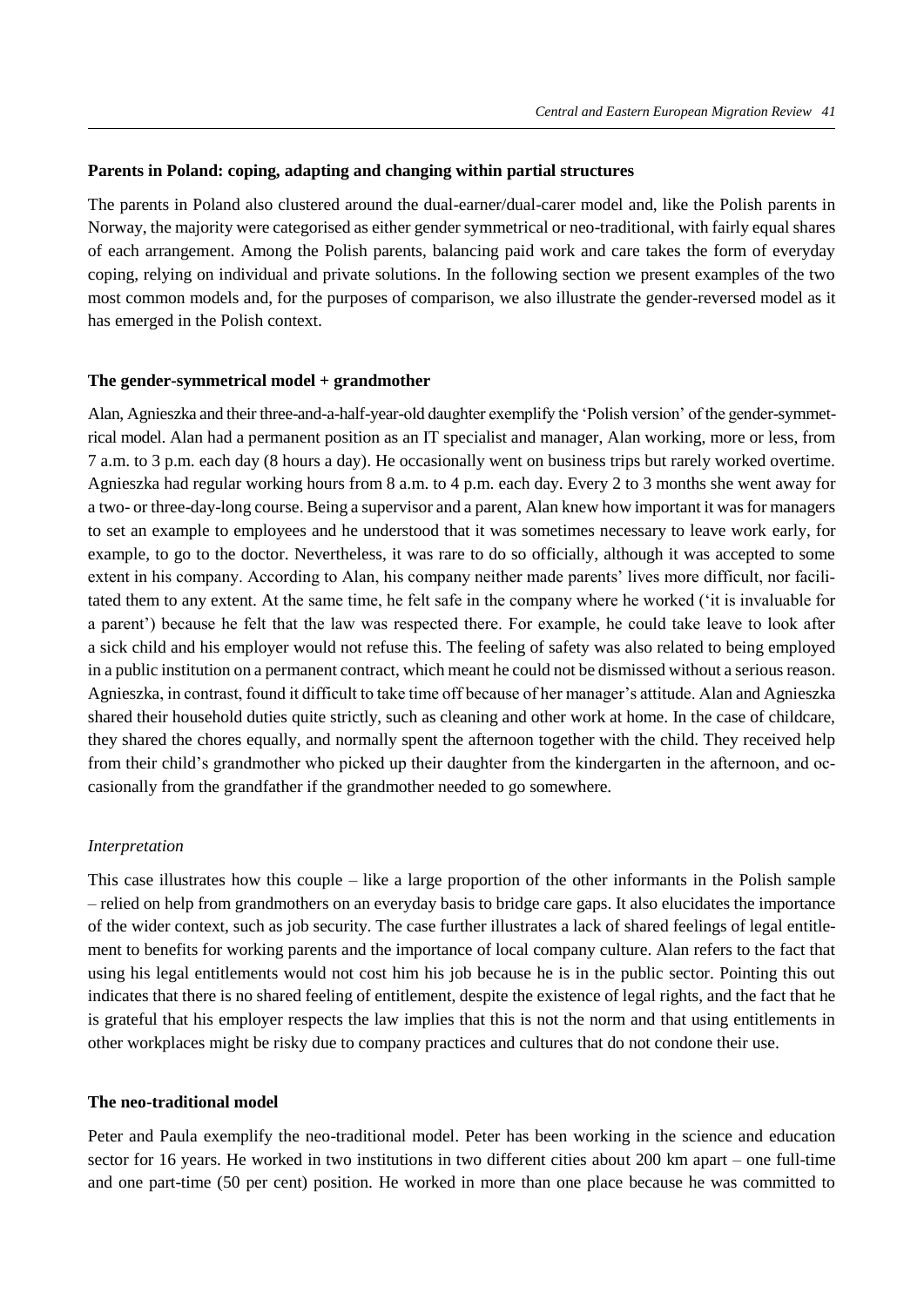ensuring a good standard of living. He had quite flexible working hours and worked 30–60 hours each week depending on the needs of the jobs. Both jobs entailed similar tasks – research, publishing and giving lectures to students. He worked on various projects and often had business trips both in Poland and abroad (e.g. to conferences and project meetings). His job gave him a high degree of satisfaction. He also highlighted that in his jobs he had quite long periods of leave and he was able to adjust his working time to meet family obligations.

Peter was married with three children (5, 6 and 8 years). The grandparents lived some distance away and were not available to look after the grandchildren on a daily basis. Peter had employed a woman to occasionally collect the children from the nursery, kindergarten and school when he and his wife were both working. Paula is a university graduate. She worked part time, around 20 hours a week in a psycho-pedagogical facility. The facility was 50 km from their home and she commuted daily. Paula took maternity leave after each birth and unpaid parental leave totalling four years. They were able to access some discounts because of their entitlement to the Big Family Card.<sup>5</sup>

Peter was often away from home because of his two jobs, but tried to compensate for his absence, and considered himself to be a modern and egalitarian man, sharing household and childcare duties, unlike many other Polish men. He also declared that he tried to separate his work life from his family life. He earned much more than Paula, so he took the greater responsibility for the financial provision for the family, whereas his wife took more responsibility for taking care of the home. However, because he had more flexible working hours, if necessary, he was able to take the children to see the doctor during the working day or in the evening. Peter did not use any legal entitlements related to childcare (e.g., a childcare day). If necessary, he negotiated his workload and business trips with his teams at both jobs so that he could stay at home when there were problems. Nevertheless, if any of the children were ill it was Paula who took leave to look after them.

#### *Interpretation*

This case neatly illustrates how the neo-traditional family model is a hybrid model and how a main malebreadwinner arrangement may go together with changes in the sharing of family responsibilities. Peter positions himself as an egalitarian-minded husband and an involved father. He shares domestic tasks and childcare within a dual-earner model, but with gendered arrangements of work and care, within which he has the main breadwinning responsibility and his wife works reduced hours and takes the main responsibility for the children. The provider perspective is pre-eminent in his reflections regarding parenting (i.e., the cost of leisure activities) and, despite claiming to share childcare tasks and obligations, he remains oblivious to the details and existing benefits available for working parents. His wife is the one who takes the main responsibility for the children and who makes the actual adaptations in respect of work and care, using entitlements for working parents. Nevertheless, compared with other men in Poland, Peter considers himself a modern man with respect to the performance of domestic tasks in the home. At the same time, paid work and his provider role take precedence, as illustrated by the fact that for financial reasons he is holding down two different jobs.

#### **The reversed-gender model**

Diana and Jakub exemplify the gender-reversed model of work–family adaptation. They lived in a multi-family house with their son and his parents. Diana is a full-time researcher and PhD student, formally not employed but funded by a doctoral scholarship. She usually worked between 8 a.m. and 4 p.m. each day. She occasionally spent a few days away from home because of business trips (e.g., to conferences). Jakub was a translator and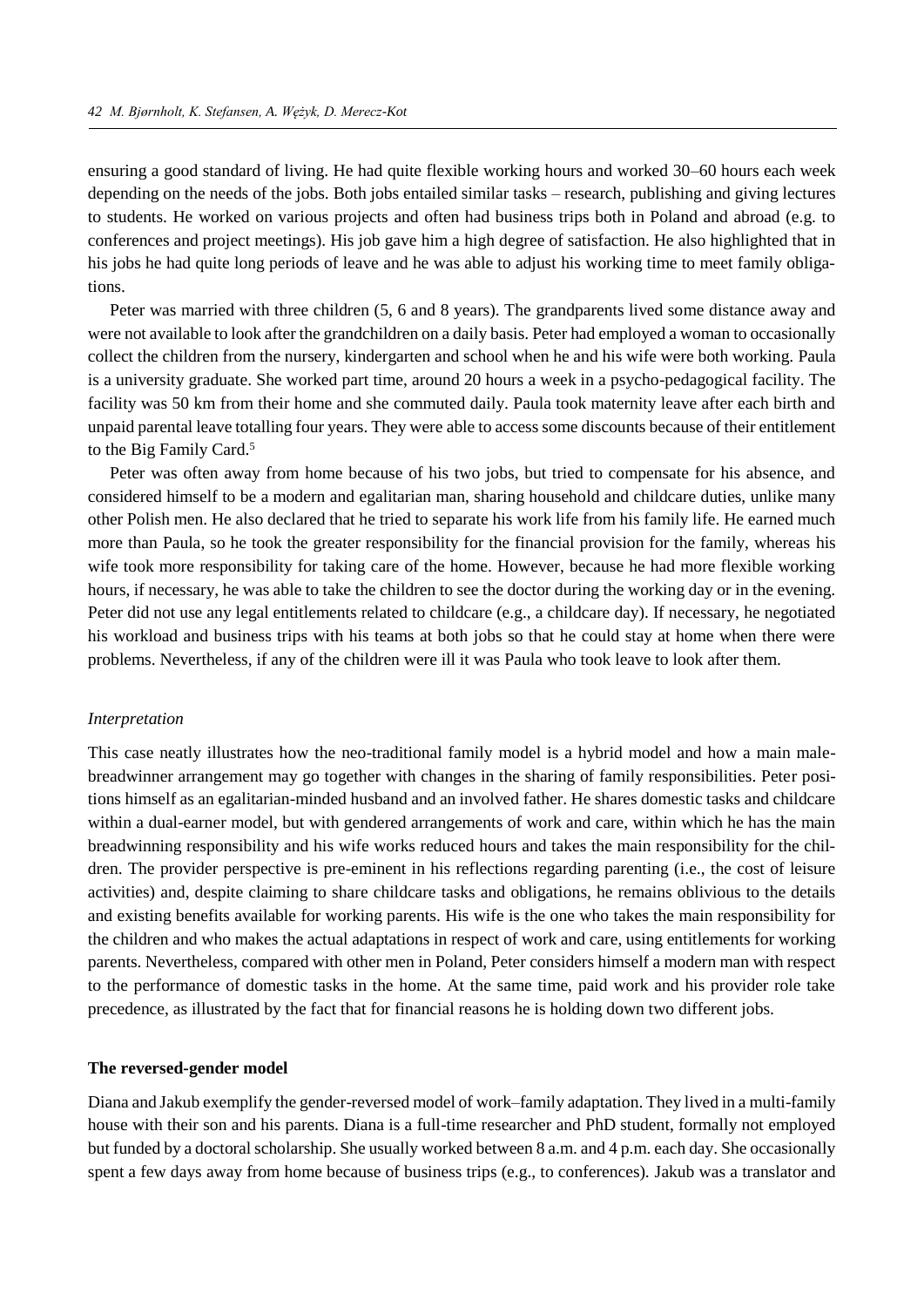editor, employed part time, also working freelance mainly from home and sometimes going away on business trips for a day or two.

Diana could count on informal support from her manager, who had a positive attitude to the needs of working parents. Diana was sometimes allowed to work from home. However, her job flexibility was generally not very high as she was not replaceable in some of her duties (e.g., delivering lectures). Hence, she could not take leave, for example, when her child was sick. When this happened she had to share the childcare obligations with her husband. However, being a graduate student, Diana was not entitled to parental leave, maternity allowance or maternity leave. She felt discriminated against when she tried to enrol her child in kindergarten. As a PhD student she was not treated equally with mothers who worked full time, even though her son was eventually allowed to attend kindergarten. Diana was responsible for most of the household duties, such as cleaning and cooking (she declared that her husband did about 30 per cent), whereas they shared childcare more equally. Jakub used the 'leave on request' system twice (one-day leaves); he took two days' leave to which he was entitled after the birth of their daughter, and he also took two weeks of paternity leave. He was also the person that would take sick leave when their daughter was ill. In emergencies grandparents helped out (but this only happened occasionally).

#### *Interpretation*

This case has been categorised as an example of a gender-reversed model. Diana has a full-time position, whereas Jakub works part time and is self-employed. However, despite this difference in working times, she shoulders the main responsibility for household work and with regard to domestic responsibilities this is a rather traditional pattern. He probably earns more in his part-time position than she does as a PhD student, a position that is not very well paid in Poland. On the other hand, Jakub has taken some steps towards adapting his paid work to caring responsibilities, such as working part time and taking leave when the child is ill. Compared to the majority of the Polish fathers in this study who worked full time or more, never used any entitlements for working parents, and who also more or less excluded the possibility of using them (even claiming to be oblivious of such entitlements), this case might be taken to indicate a slight change towards more equal responsibilities for the reconciliation of paid work and care.

## **Discussion**

We set out to explore the dynamics of work–family adaptations and policies, taking into consideration the everyday practices within policies and populations that are shaped over time by historical events and generations (Bjørnholt 2014a). We found that on the surface, the work–family adaptations of the two groups of Polish parents were quite similar and were shaped by the family policy measures available to them. When we compare them, however, we can see that the Polish parents in Poland and the Polish parents in Norway shaped their work–family adaptations within different categories of reference.

Using the entitlements available in Norway as part of a project of change towards the Norwegian norm, Polish Norwegian parents compared themselves to Norwegian parents and what they perceived to be the norm in Norway. They also contrasted their own practices in the Norwegian setting to the more traditional practices that they observed among friends and family when visiting Poland, and to some extent to other Poles in Norway. Our informants thus to some extent correspond to the group of Polish immigrants to Norway that Pawlak (2015a, 2015b) has referred to as the 'cosmopolitans', although not all fit neatly within Pawlak's dichotomy between (mainly middle-class, highly educated) 'cosmopolitans' and (manual, working-class) 'Poles', *Polakkene* in Norwegian, a derogatory term for manual workers in the building industry or in seasonal work. In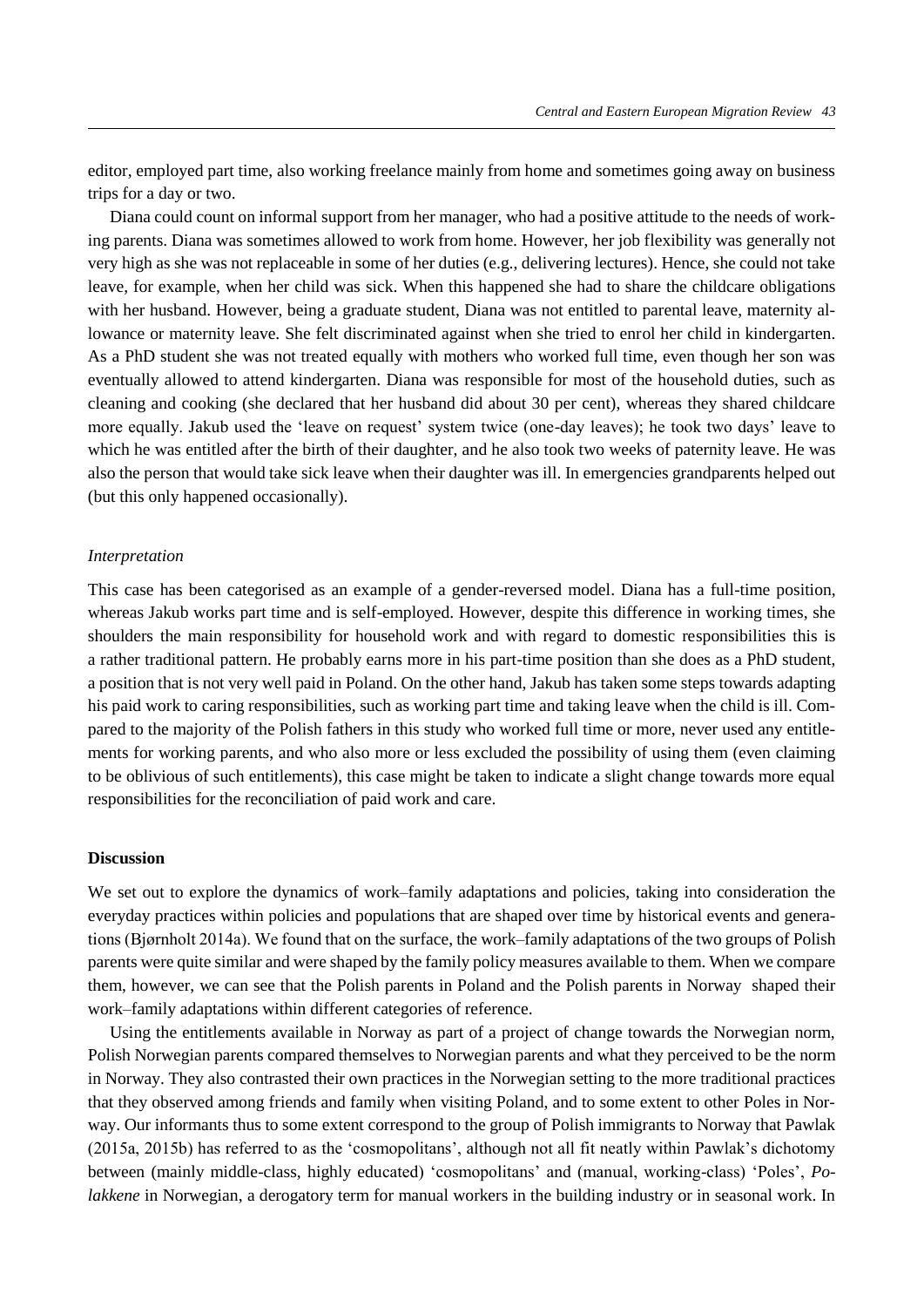Pawlak's study, the dichotomy arose from the positioning of 'cosmopolitans' as against the 'Poles' based on cultural, class-related distinctions. Although some of our informants positioned themselves against other Poles on some issues, such as other Poles' fear of the Norwegian child protection agency, in general, class-based positioning against other Poles was not very widespread. In our sample we also had working-class immigrants who embraced the Norwegian way of life, and in particular the opportunities it provides for changing gender relations in the family, very much in the same way as middle-class informants. In general we found the Polish Norwegian parents expressed a strong sense of agency in their use of the Norwegian policy package for working parents. They felt entitled to the different measures, and free to use them to accommodate the needs of their family.

The Polish Polish parents talked about their practices in relation to Polish families in general, sometimes positioning themselves as more modern and different from the general and gendered norm of work–family adaptations. They also used available measures, but not in the same entitled way as the Polish Norwegian parents, and bridged the care gaps they experienced by drawing on informal help from relatives, in particular grandmothers. Importantly the group of Polish parents in Poland not only had access to fewer entitlements after parental leave compared to the Polish informants in Norway; they also, to a greater extent, referred to *not using* legal entitlements and if they did use them they were careful to point out that they did not *mis*use them and only used them if they really needed to. The weaker feeling of entitlement they expressed meant that even the benefits that were legally available were not necessarily fully available to them as a real option. Our interpretation is that the link between policies and practices is less direct or mechanical in the Polish context compared to the Norwegian context. In order to better substantiate and contextualise these patterns and interpretations, we will refer in brief to the different historical origins of the respective welfare state regimes of Norway and Poland.

Family policies in Norway have followed what can be understood as a path-dependent development, beginning with changes in the early 1900s introducing social rights for mothers and reforms of family law (Melby, Pylkkänen, Rosenbeck and Wetterberg 2006). The right to paid work for married women has been an important issue for the women's movement since the 1930s, and mothers' paid work and fathers' family role was put on the agenda in early family research in the 1950s and 1960s. The issue of gender equality gained a new momentum in research and policymaking in the 1970s (Bjørnholt 2014b). Throughout the 1970s and 1980s the idea of promoting gender equality through family policies was pre-eminent in the women's movement, as well as in family policy documents, including a White Paper on family policy in the 1970s and a commission on men's roles in 1988. By the end of the 1980s, Norway had long been considered a laggard in the Nordic context, due to its shorter parental leave and a persistent shortage of childcare facilities (Ellingsæter and Gulbrandsen 2007). In 1993, the extension of parental leave to 47 weeks, of which 4 weeks were reserved for the father, was thus long overdue, which may explain why the paternal quota became a success within a very short time. Within three years, the vast majority of fathers took parental leave, which was a rapid increase from a very low level before the introduction of the quota. Similarly, the rapid increase in child care facilities and the introduction in 2008 of a guaranteed place in kindergarten from the age of one was also long overdue and led to a rapid change in child care arrangements for the youngest children (Kitterød, Nymoen and Lyngstad 2012), including among those groups that had previously been opposed to institutional care for young children (Stefansen and Farstad 2010; Stefansen and Skogen 2010).

Our study suggests that Polish post-accession immigrants to Norway experienced these entitlements as part of a taken-for-granted and deeply rooted institutional and ideological order, which they embraced as a set of enabling structures that allowed them to actively reshape their lives, including combining paid work and care as well as renegotiating gender relations in the family. The Polish immigrants to Norway in this study embraced these entitlements and used them, with a feeling of entitlement and without fear (with the exception of one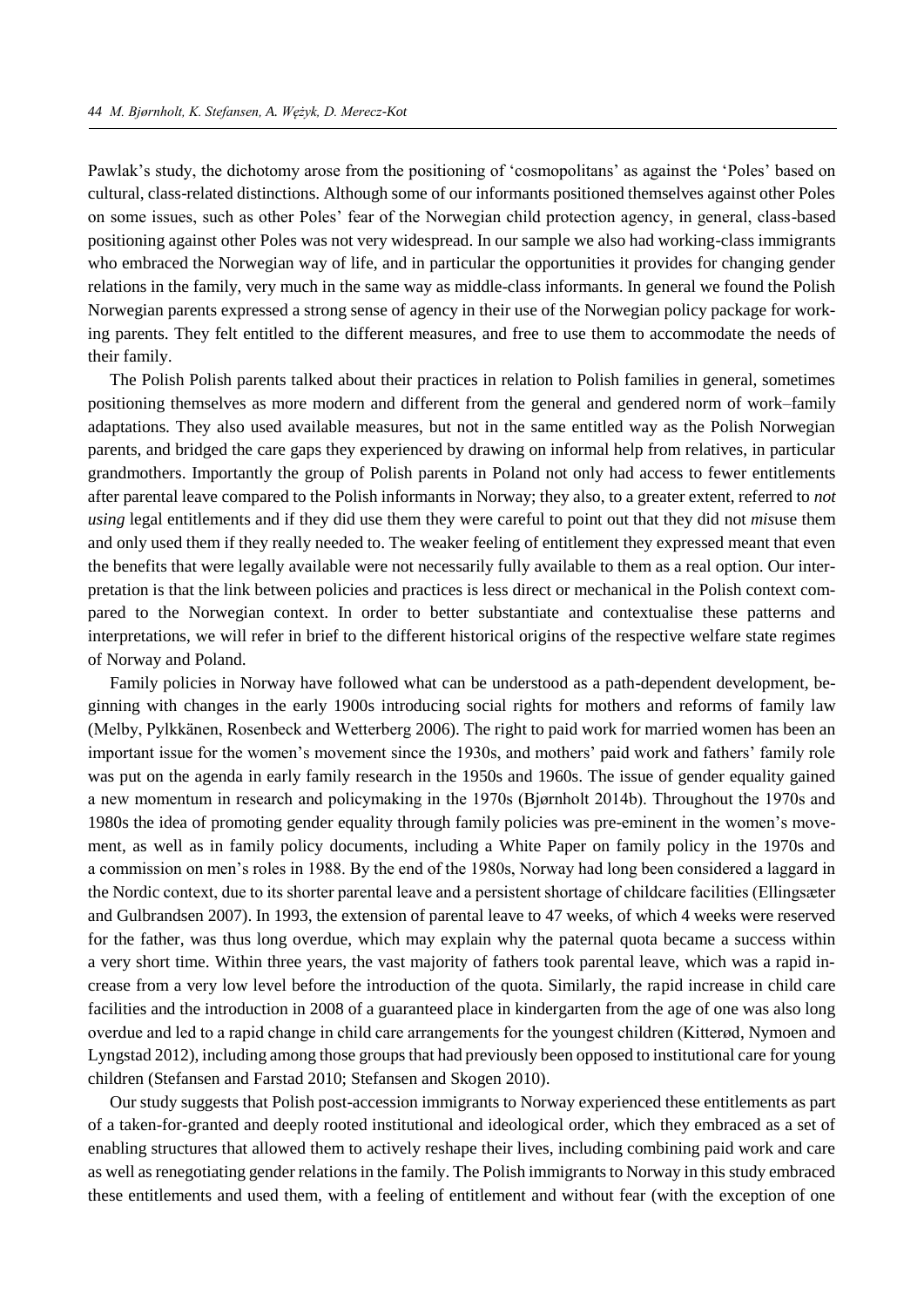case), like ethnic Norwegians (e.g. Bjørnholt and Stefansen, forthcoming). However, compared to Norwegian parents, the Polish parents expressed a stronger sense of agency, using and combining different family policy measures in a more pragmatic way. Bjørnholt and Stefansen (forthcoming) argue that the Polish parents' position as migrants to Norway allowed them to use and combine a wider repertoire of available entitlements to shape gender-equal lives than did the Norwegian parents in the study, for whom gender equality was taken for granted, and who had internalised the underlying moral imperative of being equal in a particular way and the script of using particular entitlements in particular ways.

What about the Polish Polish group? How can we understand the weaker feeling of entitlement that they expressed towards available measures? Compared to Norway the development of the current policy family policy package in Poland can be described as 'disjointed', shaped by different and conflicting aims and actors. As described by Heinen (2002), during Communism a dual-earner model was taken for granted, but gender roles in the family did not change. Women carried a double burden, and the view of women's role in the economy was ambivalent. First, there was a mobilisation of women as workers in the immediate post-WWII years that emphasised the duty of all citizens to contribute to reconstruction, and the emancipatory role of paid work for women was supported by the expansion of child care facilities. Later, due to economic stagnation: 'Women were no longer regarded as 'worker-mothers' but as "mother-workers", or simply "mothers"', according to Heinen and Wator (2006: 192). In addition, rights such as formal gender equality and the right to abortion and institutional childcare that were fought for and won after long struggles by the women's movement in other countries were 'granted' by the Polish state. Family policies and women's emancipation were therefore not linked. On the same note, Velluti (2014) has argued that gender equality under Communism constituted an imposition by an authoritarian regime rather than the achievement of emancipatory social movements. Hence the historical legacy of gender-equalising policies is more ambivalent in Poland than in Norway.

Adding to this, after the fall of Communism in the 1990s the institutional support for working mothers deteriorated further as public nurseries and other public services were closed due to neo-liberal shock therapy imposed by the International Monetary Fund. Growing economic inequality in society also led to greater economic inequality between men and women (Heinen 2002; Heinen and Wator 2006). Under the growing influence of the Catholic church (Korkut and Eslen-Ziya 2011; Paternotte 2014), and as the state retreated from the social field, the participation of women in politics declined and family values were increasingly considered to be in conflict with women's paid work. The transition also led to dramatic setbacks for women's social and reproductive rights (Nowicka 2007).

At the same time, as part of the preparations for accession to the EU in 2004, Poland adopted a more egalitarian legal framework and became subject to EU processes, legislation and policies which included the promotion of gender equality and the harmonisation of work and family life (EIGE 2015). How this affects gender relations is unclear. On the level of gender attitudes, researchers point to change (Fuszara 2005, after White 2016b). More couples share cooking, everyday shopping and childcare (Hipsz 2013, after White 2016b). Such changes are reflected in our study as well. However, in a recent comparative study Poland still stands out as having strong support for the male-breadwinner model and corresponding negative attitudes towards working mothers (Edlund and Öun 2016), and the authors conclude that the dual-earner/dual-carer model has not entered the collective consciousness in Poland. Poland also still lacks a strong and autonomous women's movement, which was found in a cross-national study to be the single strongest predictor of policy measures to address gender inequality as well as of family policies that facilitated women's paid work and personal autonomy (Weldon 2011).<sup>6</sup> Finally, politically, Poland is currently moving in an increasingly traditional direction. Gender and gender equality are highly contested concepts, and further restrictions on women's already limited reproductive rights are being discussed. Gender equality and family policies are thus contested areas. Hence, in Poland, working parents will have to adapt within structures of opportunity that do not support a full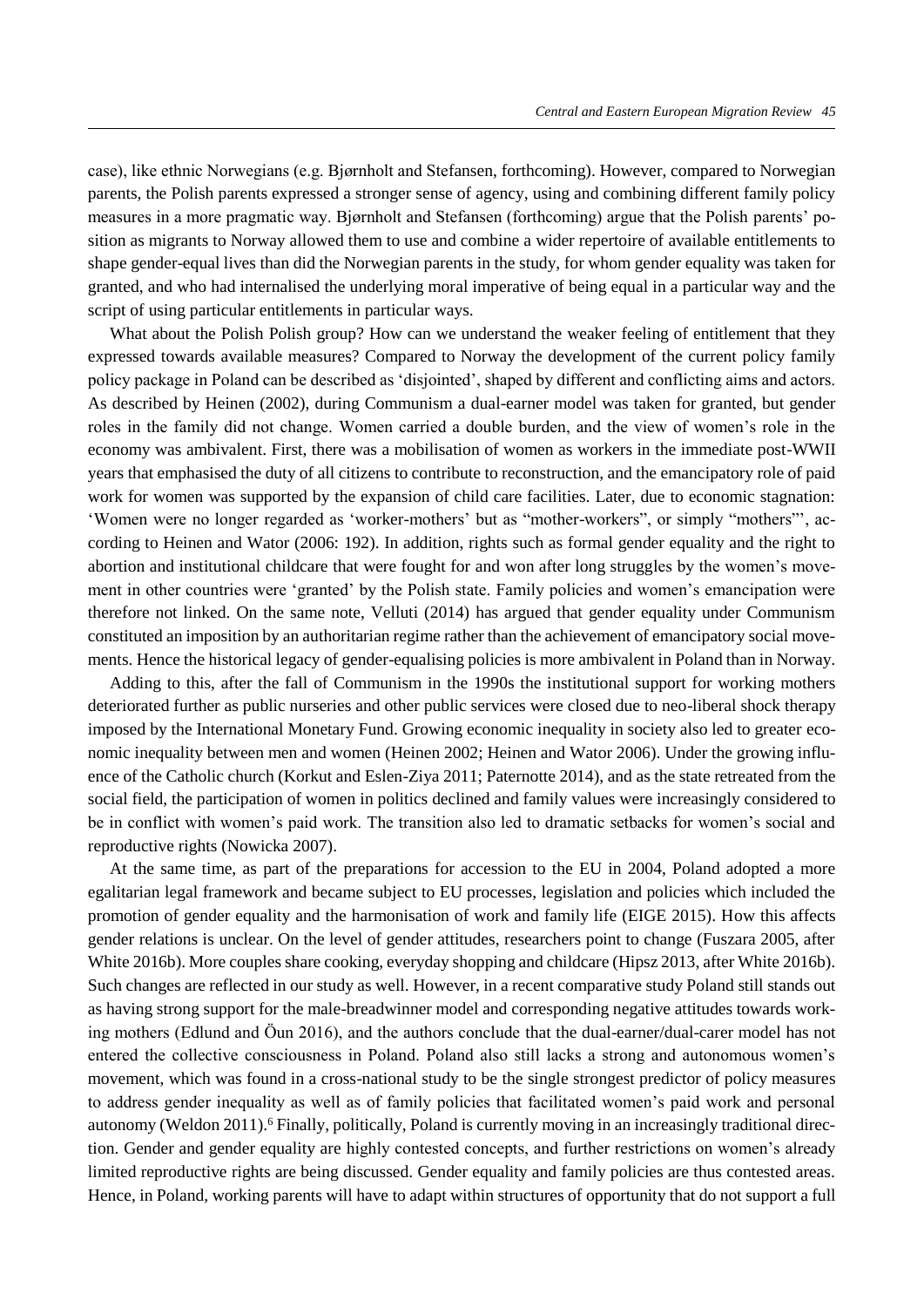care chain and mothers' paid work, and within a contemporary gender formation that has only to a very limited extent been transformed by past struggles for gender equality. Our suggestion is that the patterns we have described here, particularly as regards parents' sense of entitlement to available measures, relate to this wider cultural and historical context.

#### **Concluding remarks**

Many of the Polish parents in Norway invoked the Norwegian gender-equality model as a resource for changing gender relations in the private sphere. In so doing, their personal project of change resonates with the country's wider historical development towards changing gender relations and with current hegemonic ideas in Norwegian society.

At the level of generation and family, the parents in Poland, in contrast, positioned themselves in relation to a more traditional past. Some also referred to the international context and to the work–family frameworks in other countries of which they had knowledge through friends and colleagues, illustrating how migration has opened up a transnational space of opportunities and comparison, which is also present in the everyday reflections on what constitutes a liveable life among those who stay. The changes in Poland towards more egalitarian family practices may also partly be an effect of migrants' transnational practices, increasingly recognised as an important factor in changing normative structures and practices in the sending country. Several contemporary Polish studies find that migration from Poland has led to social change in Poland, and more egalitarian gender attitudes may be seen as one form of 'social remittance' in Poland (Grabowska and Engbersen 2016; White 2016a, 2016b; Grabowska *et al.* 2017). At the couple level among the Polish Polish parents in this study, there were indications of (minor) changes in gender relations, mainly in the form of an individualised project of sharing more equally within the couple. However, in contrast to Norway, this change at couple level does not resonate with a wider project of gender equality at the societal level. The individualist framing of the work–family issue, and the emphasis on self-sufficiency and private, individual solutions, rather than making use of legal entitlements, may be due to a higher degree of job insecurity, as well as the weaker legitimacy of using legal entitlements. At a cultural level, it may also to some extent be part of the post-communist legacy, implicitly rejecting the cultural and collective frames of the common communist past.

In conclusion, the analysis illustrates that practices do not necessarily follow directly from policies and available policy packages, but that the influence of policies on practices needs to be understood in the wider historical-cultural context of the particular policy regime, as well as the particular situation of different groups of the population. Our study of Polish parents in Norway and Poland also illustrates how the migrancy context may also mediate the actual adaptation and the use of different elements of the policy package offered to working parents within the policy regime in the country of destination, as well as opening a space of comparison and reflection among parents in the country of origin, against which they can measure the policy package on offer.

#### **Acknowledgements**

We thank Aleksandra Jacukowicz and Anna Najder, who did the transcription translation to English of the interviews in Poland and contributed to the data analysis, and Agnieszka Moscicka-Teske and Aleksander Stańczak who conducted some of the interviews in Poland. We also thank two anonymous reviewers who provided much helpful comments on the first version of the article. We are also indebted to the participants in two conferences, whose response to presentations of the topic outlined here has been much helpful in completing the article: International Interdisciplinary Conference: *Women and Men Facing Everyday Challenges.*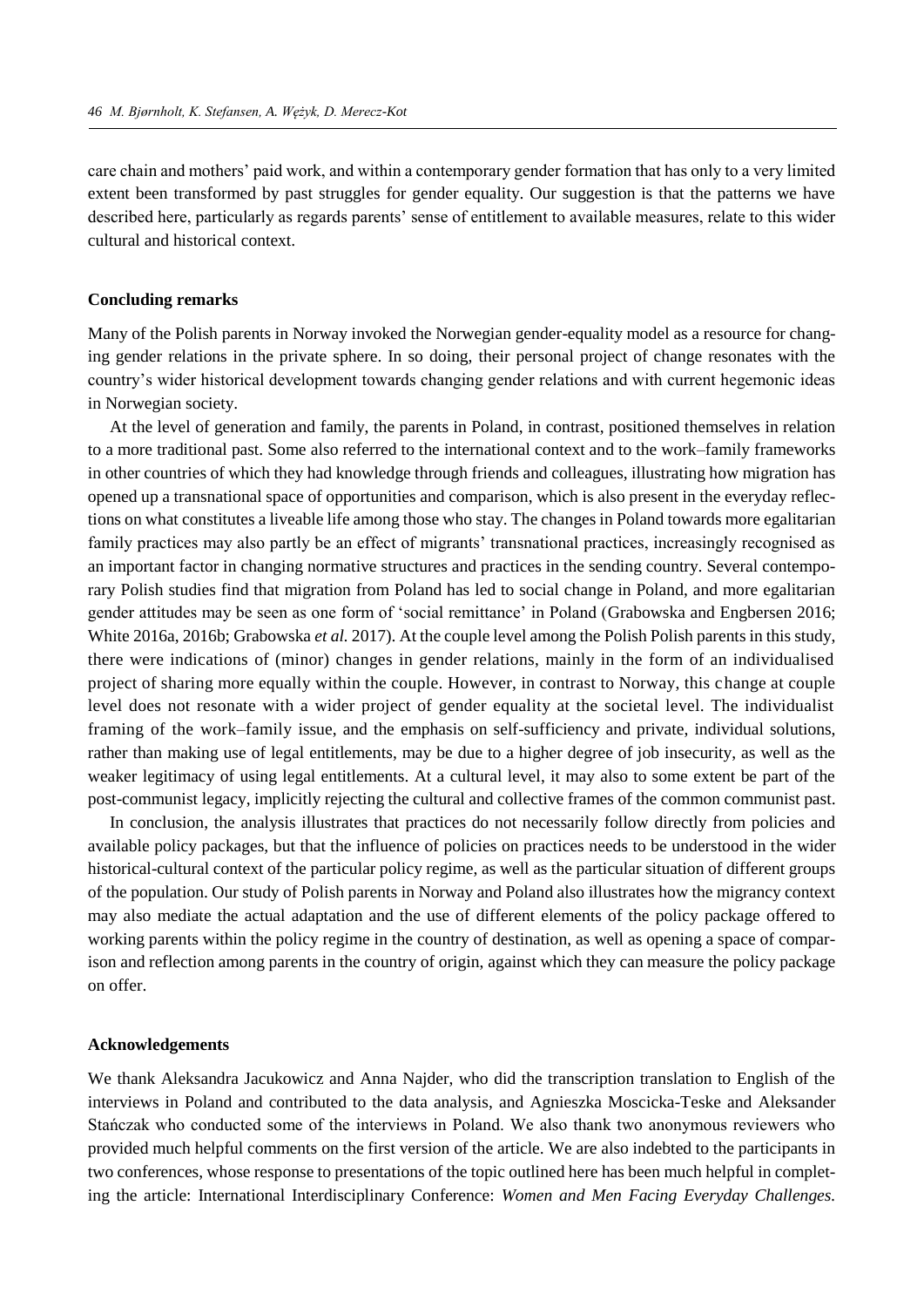*Work and Life Demands in the Context of Gender*, 19–21 May 2016, European Institute – Łódź; 8th Congress of the European Society on Family Relations (ESFR): *Changing Family Relations – Gender and Generations*, 31 August – 3 September, 2016, Technische Universität Dortmund.

# **Funding**

The study *Enhancing the Effectiveness of Work–Life Balance Initiatives Use (EFFECT* ) was carried out in cooperation between Norwegian Social Research at Oslo and Akershus University College (Oslo, Norway), Policy and Social Research AS (Oslo, Norway), and the Department of Health and Work Psychology at the Nofer Institute of Occupational Medicine (Łódź, Poland). It was funded by the Polish–Norwegian Research Programme under the Norway Grants funding scheme. Grant number EOG78.

## **Conflict of interest statement**

No potential conflict of interest was reported by the authors.

# **Notes**

<sup>1</sup>*Enhancing the Effectiveness of Work–Life Balance Initiatives Use* (EFFECT).

<sup>2</sup> Generally, it should be noted, however, that other factors, including masculinist counter-movements, have influenced family law in recent decades (Fineman 1995; Bjørnholt 2007; Halperin-Kaddari and Freeman 2016).

<sup>3</sup> Monika Kochowicz acted as an interpreter during some of the interviews in Norway and she also transcribed and translated one interview. Anna Sitarz conducted four interviews in Polish in Norway, which she also transcribed and translated.

<sup>4</sup> Aleksandra Jacukowicz, Agnieszka Mościcka-Teske, Aleksander Stańczak and Agata Wężyk conducted, transcribed and translated the interviews in Poland.

<sup>5</sup> The Big Family Card is a government assistance programme for multi-children families, introduced in 2014. It gives access to discounts for entrance charges for institutions controlled by the ministries, e.g., some museums, exhibition institutions, national parks, nature reserves, as well as recreation and sports facilities as well as a number of private companies in Poland. Due to a collaborative agreement with another Norway Grants project, the TRANSFAM project, we were granted access to four anonymous interviews with Polish families that included information on our topic of study. These interviews are part of our sample of Polish families in Norway and add to the variation in work–family adaptation, but we have not used them directly in the analysis presented here.

<sup>6</sup> It remains to be seen whether the mass demonstrations in autumn 2016 against a proposed new law further restricting abortion represents a general strengthening of the women's movement.

## **References**

Bell J., Erdal M. B. (2015). Limited but Enduring Transnational Ties? Transnational Family Life Among Polish Migrants in Norway. *Studia Migracyjne – Przegląd Polonijny* 41(3): 77–98.

Bjørnholt M. (2007). The Good, the Bad and the Ugly; endring av mannsrollen, fedrerettigheter og likestilling, in: Å. Eldén, J. Westerstrand (eds), *Guts and Glory: Festskrift till Eva Lundgren*, pp. 86–107. Uppsala: Uppsala University.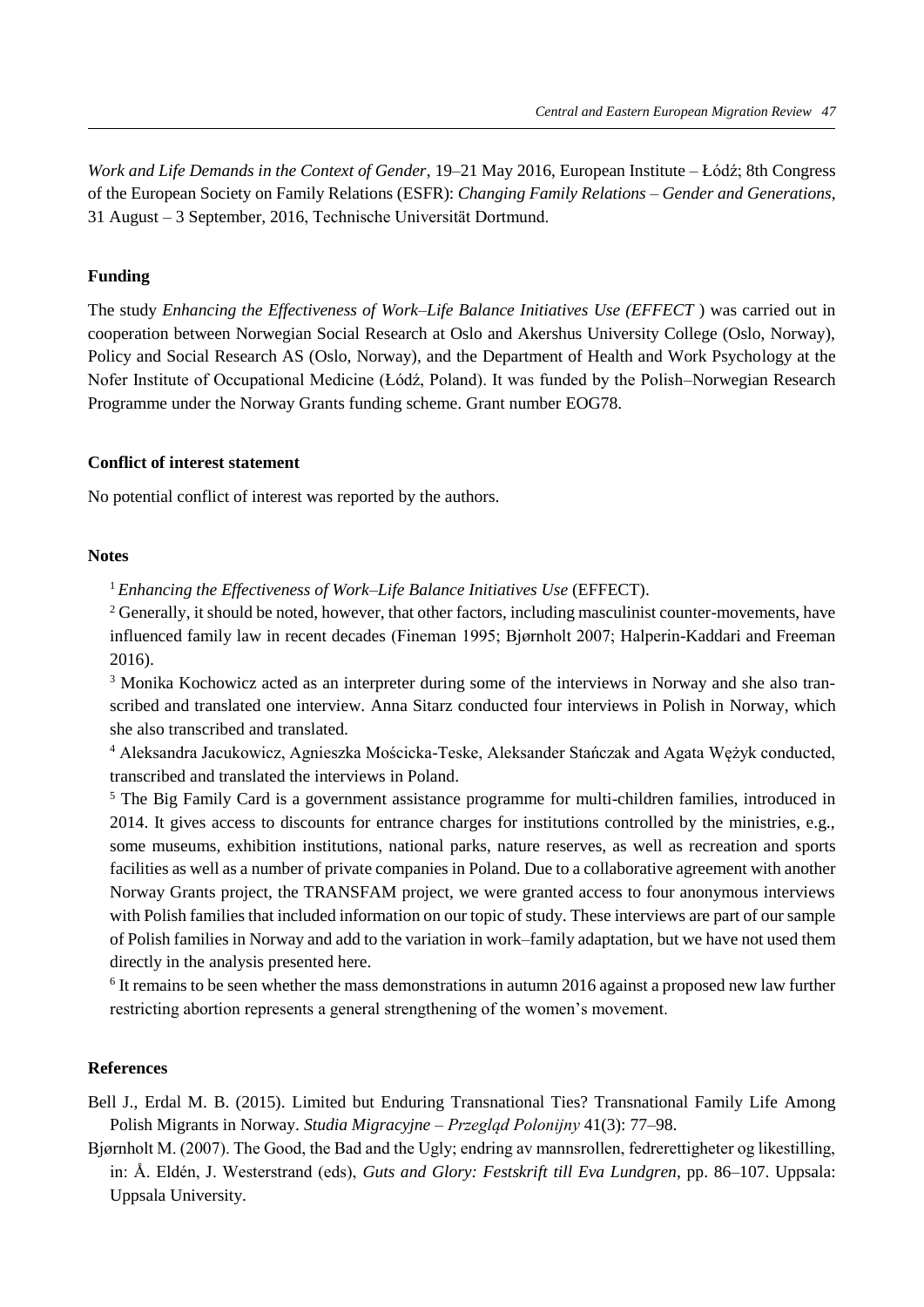- Bjørnholt M. (2010). Like Father, Like Son? The Transmission of Values, Family Practices, and Work–Family Adaptations to Sons of Work-Sharing Men. *Fathering* 8(3): 276–299.
- Bjørnholt M. (2012). From Work-Sharing Couples to Equal Parents. Changing Perspectives of Men and Gender Equality, in: M. Jansdotter Samuelsson, C. Krekula, M. Åberg (eds), *Gender and Change. Power, Politics and Everyday Practices*, pp. 53–72. Karlstad: Karlstad University Press.
- Bjørnholt M. (2014a). Changing Men, Changing Times; Fathers and Sons from an Experimental Gender Equality Study. *The Sociological Review* 62(2): 295–315.
- Bjørnholt M. (2014b). Theorising Love, Work and Family in Early Norwegian Family Research and Today, in: A. G. Jónasdóttir, A. Ferguson (eds), *Love – a Question for Feminism in the Twenty-First Century*, pp. 141–158. London,New York: Routledge.
- Bjørnholt M., Stefansen K. (2017). On the Move: Transnational Family Practices Among Polish Parents Working and Caring in Norway, in: K. Slany, E. Guribye, P. Pustułka, M. Ślusarczyk (eds), *Polish Migration to Norway,* pp.144–161. Frankfurt: Peter Lang.
- Bjørnholt M., Stefansen K. (forthcoming). *Same but Different: Polish and Norwegian Parents' Work–Family Adaptations in Norway*. Article under review by journal.
- Bjørnholt M., Stefansen K., Gashi L., Seeberg M. L. (2017). Balancing Acts: Policy Frameworks and Family Care Strategies in Norway, in: T. Sirovátka, J. Válková (eds), *[Understanding Care Policies in Changing](http://inncare.fss.muni.cz/wp-content/uploads/2017/04/Monograph.pdf)  [Times: Experiences and Lessons from the Czech Republic and Norway](http://inncare.fss.muni.cz/wp-content/uploads/2017/04/Monograph.pdf)*, pp. 161–184. Brno: Masaryk University Press, Centre for Studies of Democracy and Culture.
- Bradshaw J., Ditch J., Holmes H., Whiteford P. (1993). *Support for Children. A Comparison of Arrangements in Fifteen Countries.* Department of Social Security Research Report 21. London: HMSO.
- Bygnes S., Erdal M. B. (2016). Liquid Migration, Grounded Lives: Considerations About Future Mobility and Settlement Among Polish and Spanish Migrants in Norway. *Journal of Ethnic and Migration Studies*, July 27, 2016, doi: 10.1080/1369183X.2016.1211004.
- Creswell J. W. (2007). *Qualitative Enquiry and Research Design: Choosing Among Five Approaches*. Thousand Oaks, CA: Sage.
- Edlund J., Öun I. (2016). Who Should Work and Who Should Care? Attitudes Towards the Desirable Division of Labour Between Mothers and Fathers in Five European Countries. *Acta Sociologica* 59(2): 151–170.
- EIGE (European Institute for Gender Equality) (2015). *Country Profile of* Poland *Gender Equality Index*  2015. Online: http://eige.europa.eu/rdc/eige-publications/poland-gender-equality-index-2015 (accessed: 13 September 2016).
- Ellingsæter A. L. (2006). The Norwegian Childcare Regime and Its Paradoxes, in: A. L. Ellingsæter, A. Leira (eds), *Politicising Parenthood in Scandinavia. Gender Relations in Welfare States*, pp. 121–144. Bristol: Policy Press.
- Ellingsæter A. L., Gulbrandsen L. (2007). Closing the Childcare Gap: The Interaction of Childcare Provision and Mothers' Agency in Norway. *Journal of Social Policy* 36(4): 649–669.
- Ellingsæter A. L., Leira A. (2006). *Politicising Parenthood in Scandinavia: Gender Relations in Welfare States.* Bristol: Policy Press.
- EU (2016). *Country Report Poland 2016*. Brusssels: European Commission.
- Eydal G. B., Rostgaard T. (2015). *Fatherhood in the Nordic Welfare States. Comparing Care Policies and Practices.* Bristol: Policy Press.
- Fineman M. (1995). *The Neutered Mother, the Sexual Family, and Other Twentieth Century Tragedies*. New York, London: Routledge.
- Fraser N. (1994). After the Family Wage: Gender Equity and the Welfare State. *Political Theory* 22(4): 591–618.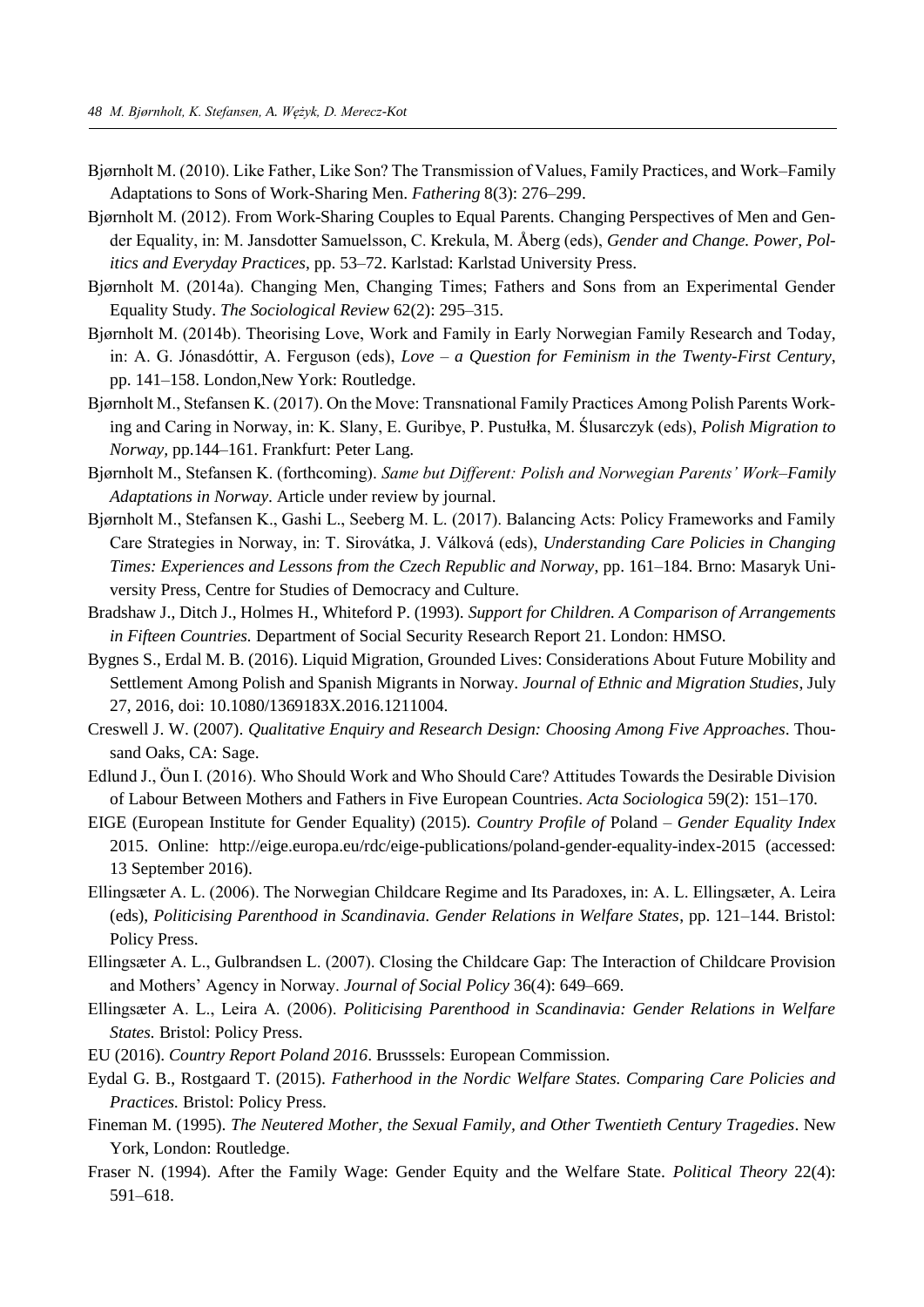Friberg J. H. (2012). The Stages of Migration: From Going Abroad to Settling Down. Post-Accession Polish Migrant Workers in Norway. *Journal of Ethnic and Migration Studies* 38(10): 1589–1605*.*

Fuszara M. (2005). *Kobiety w polityce*. Warsaw: Trio.

- Grabowska I., Garapich M. P., Jaźwińska E., Radziwinowiczówna A. (2017). *Migrants As Agents of Change. Social Remittances in an Enlarged European Union*. Basingstoke, London: Palgrave Macmillan.
- Grabowska I., Engbersen G. (2016). Social Remittances and the Impact of Temporary Migration on an EU Sending Country: The Case of Poland. *Central and Eastern European Migration Review* 5(2): 99–117.
- Halperin-Kaddari R., Freeman M. (2016). Backlash Goes Global: Men's Groups, Patriarchal Family Policy, and the False Promise of Gender-Neutral Laws*. Canadian Journal of Women and the Law* 28(1): 182–210.
- Halrynjo S., Lyng S. T. (2009). Preferences, Constraints or Schemas of Devotion? Exploring Norwegian Mothers' Withdrawals from High‐Commitment Careers. *British Journal of Sociology* 60(2): 321–343.
- Heinen J. (2002). Ideology, Economics, and the Politics of Child Care in Poland Before and After the Transition, in: M. Sonya, M. Rianne (eds), *Child Care Policy at the Crossroads: Gender and Welfare State Restructuring*, pp 71–94*.* New York: Routledge.
- Heinen J., Wator M. (2006). Child Care in Poland Before, During, and After the Transition: Still a Woman's Business. *Social Politics: International Studies in Gender, State and Society* 13(2): 189–216.
- Hipsz N. (2013). O roli kobiet w rodzinie, in: M. Grabowska (ed.), *Rodzina i jej przemiany*, pp. 10–26. Opinie i Diagnozy 26. Warsaw: Centrum Badania Opinii Społecznej.
- Kitterød R. H., Nymoen E. H., Lyngstad J. (2012). *Endringer i bruk av barnetilsyn fra 2002 til 2010. Rapport 23/2012*. Oslo: Statistics Norway.
- Korkut U., Eslen-Ziya H. (2011). The Impact of Conservative Discourses in Family Policies, Population Politics, and Gender Rights in Poland and Turkey. *Social Politics: International Studies in Gender, State and Society* 18(3): 387–418.
- Lewis J. (1992). Gender and the Development of Welfare Regimes. *Journal of European Social Policy* 2(3): 159–173.
- May P. J., Jochim A. E. (2013). Policy Regime Perspectives: Policies, Politics, and Governing. *Policy Studies Journal* 41(3): 426–452.
- Melby K., Pylkkänen A., Rosenbeck B., Wetterberg T. C. (2006). The Nordic Model of Marriage. *Women's History Review* 15(4): 651–661.
- Messner M. A. (2016). Forks in the Road of Men's Gender Politics: Men's Rights vs Feminist Allies. *International Journal for Crime, Justice and Social Democracy* 5(2): 6–20.
- Nowicka W. (2007). The Struggle for Abortion Rights in Poland, in: R. Parker, R. P. Petchesky, R. Sember (eds), *Sex Politics: Reports from the Front Lines*, pp. 167–196. New York: Columbia University Press.
- Paternotte D. (2014). Christian Trouble: The Catholic Church and the Subversion of Gender. *CritCom*: *A Forum for Research & Commentary on Europe.* Online: http://councilforeuropeanstudies.org/critcom/christian-trouble-the-catholic-church-and-the-subversion-of-gender (accessed: 10 September 2016).
- Pawlak M. (2015a). Othering the Self: National Identity and Social Class in Mobile Lives, in: H. Cervinkova, M. Buchowski, Z. Uherek (eds), *Rethinking Ethnography in Central Europe*, pp. 23–40. New York: Palgrave Macmillan.
- Pawlak M. (2015b). Recognizing the National Identity: Cultural Intimacy and the Polish Migration to Norway. *Prace Etnograficzne* 43(3): 241–258.
- Ryan L. (2011). Transnational Relations: Family Migration Among Recent Polish Migrants in London. *International Migration* 49(2): 80–103.
- Sainsbury D. (2001). Gender and the Making of Welfare States: Norway and Sweden. *Social Politics: International Studies in Gender, State & Society* 8(1): 113–143.